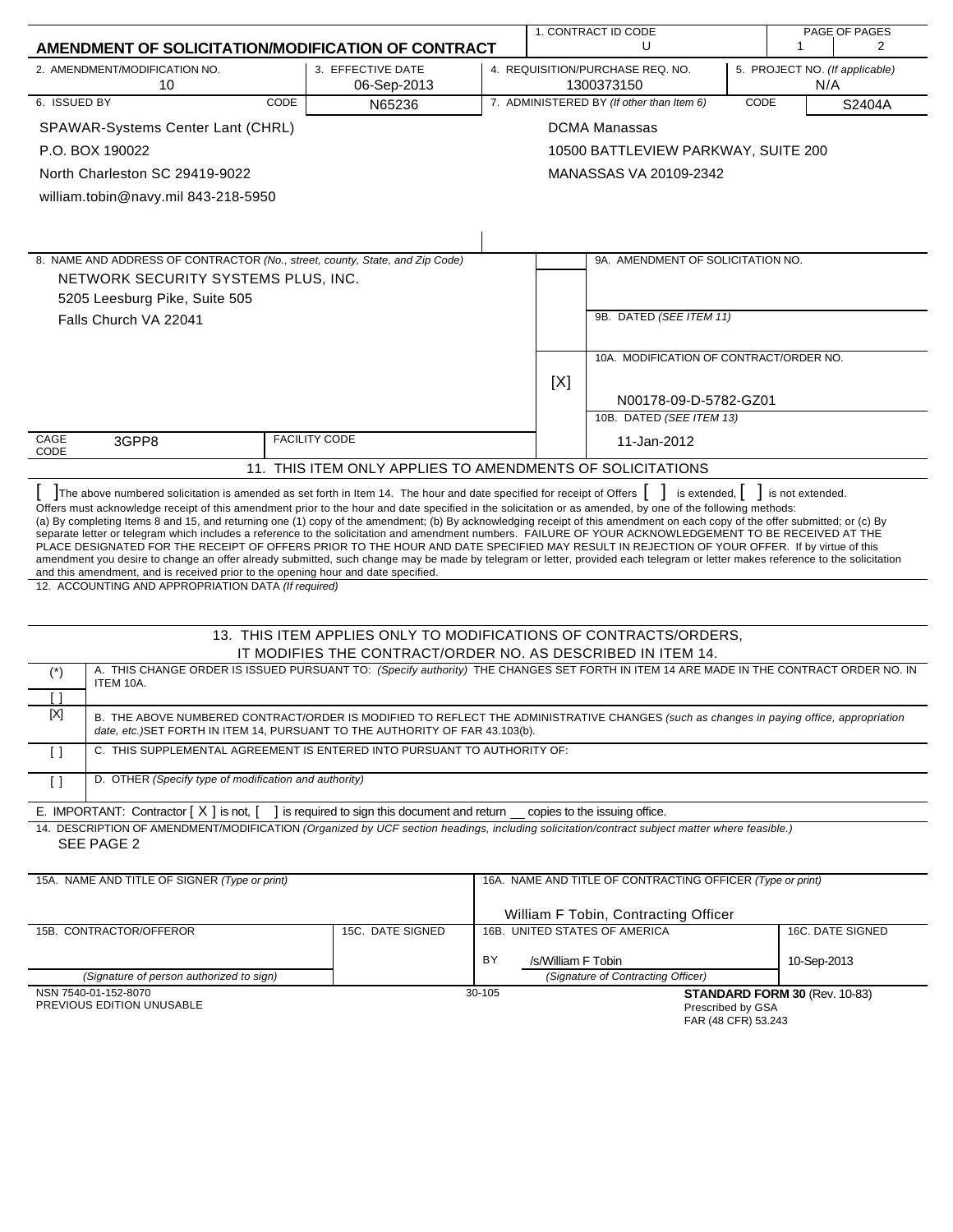| ' CONTRACT NO.             | ORDER NO.<br>. DELIVERY | <b>AMENDMENT/MODIFICATION NO.</b> | <b>PAGE</b> | ' FINAL |
|----------------------------|-------------------------|-----------------------------------|-------------|---------|
| $-5782$<br>  N00178-09-D-5 | GZ01                    | 0                                 | 2 of 2      |         |

## **GENERAL INFORMATION**

The purpose of this modification is to add LOA for SLIN 600301... Accordingly, said Task Order is modified as follows: A conformed copy of this Task Order is attached to this modification for informational purposes only.

The Line of Accounting information is hereby changed as follows:

600301:

From:

To: AJ 9730130 18P2 253 46896 0 068688 2D PJTF38 4689631H304Q

The total amount of funds obligated to the task is hereby increased from \$4,867,060.33 by \$0.00 to \$4,867,060.33.

The total value of the order is hereby increased from \$24,459,081.00 by \$0.00 to \$24,459,081.00.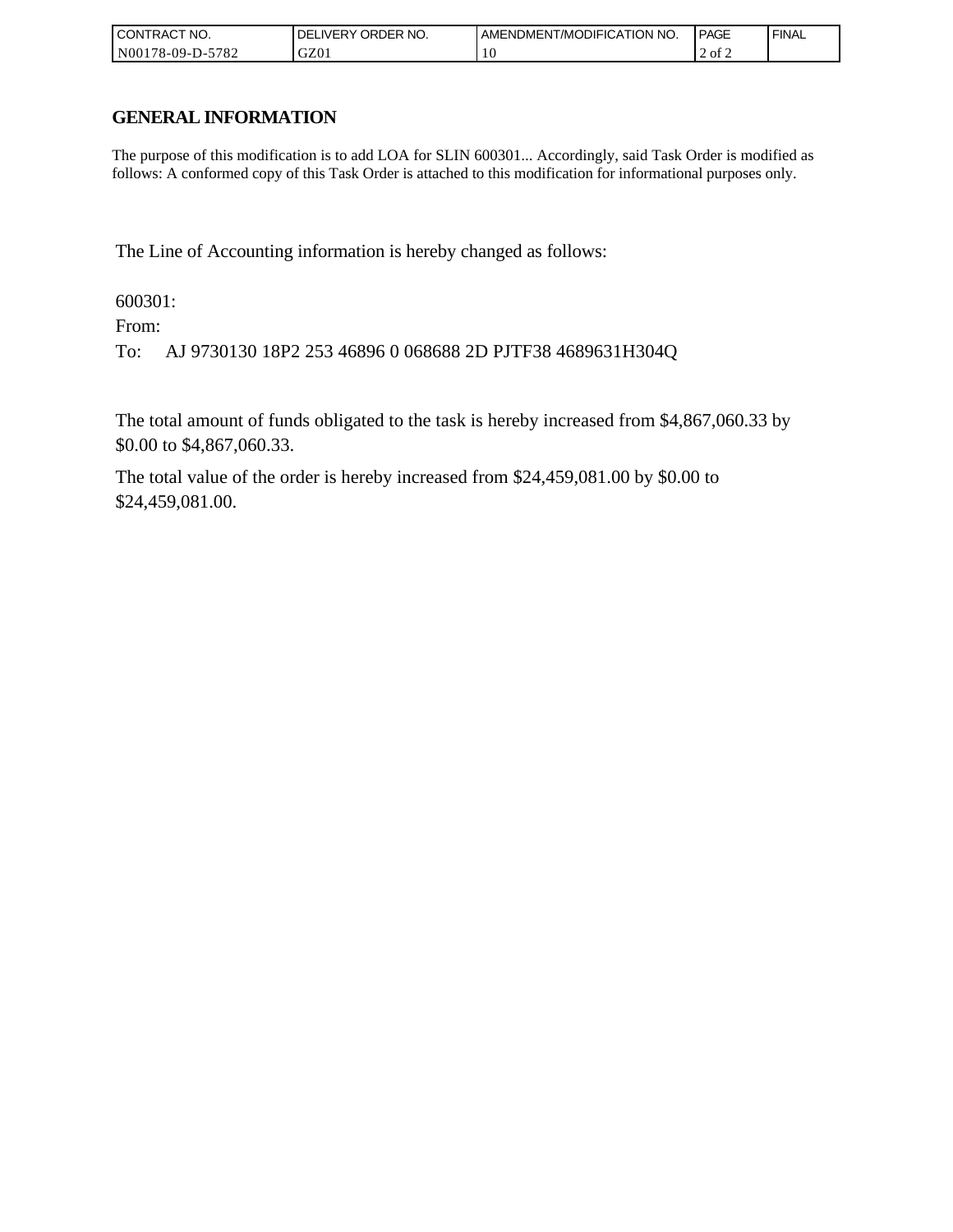| <b>CONTRACT NO.</b>  | NO.<br>ORDER<br><b>DELIVERY</b> | AMENDMENT/MODIFICATION NO. | <b>PAGE</b>       | ' FINAL |
|----------------------|---------------------------------|----------------------------|-------------------|---------|
| N00178-09-D-<br>5782 | GZ01                            |                            | 0.25<br>ΟĪ<br>ے ر |         |

# **SECTION B SUPPLIES OR SERVICES AND PRICES**

CLIN - SUPPLIES OR SERVICES

For Cost Type Items:

|             |      | Item PSC Supplies/Services                        | Qty Unit | Est. Cost Fixed Fee<br>-------------                                    | ----------   | CPFF           |
|-------------|------|---------------------------------------------------|----------|-------------------------------------------------------------------------|--------------|----------------|
| 4001        | R425 |                                                   |          | IA Support (TBD) 1.0 LO \$7,328,169.00 \$319,542.00 \$7,647,711.00      |              |                |
| 400101 R425 |      | ACRN: AA<br>PR 1300239279<br>(OTHER)              |          |                                                                         |              |                |
|             |      | 400102 R425 ACRN:AB<br>PR 1300286595<br>(OTHER)   |          |                                                                         |              |                |
| 4002        | R425 | IA Support (TBD) 1.0 LO                           |          | \$7,498,166.00     \$366,636.00  \$7,864,802.00                         |              |                |
| 400201 R425 |      | ACRN: AC<br>PR: 1300298860<br>(OTHER)             |          |                                                                         |              |                |
|             |      | 400202 R425 ACRN: AF<br>PR: 1300319971<br>(OTHER) |          |                                                                         |              |                |
|             |      | 400203 R425 ACRN: AE<br>PR: 1300332147<br>(OTHER) |          |                                                                         |              |                |
|             |      | 400204 R425 ACRN: AG<br>PR: 1300354996<br>(OTHER) |          |                                                                         |              |                |
| 400205 R425 |      | ACRN: AH<br>PR: 1300354996<br>(OTHER)             |          |                                                                         |              |                |
| 4003        |      |                                                   |          | R425 IA Support (TBD) 1.0 LO \$7,672,265.00 \$333,893.00 \$8,006,158.00 |              |                |
| 400301 R425 |      | ACRN: AJ PR:<br>1300373150<br>(OTHER)             |          |                                                                         |              |                |
| 400302 R425 |      | ACRN: AK PR:<br>1300373150<br>(OTHER)             |          |                                                                         |              |                |
| 400303 R425 |      | ACRN: AJ PR:<br>1300373150<br>(OTHER)             |          |                                                                         |              |                |
| 4004        | R425 | IA Support (TBD)<br>Option                        | $1.0$ LO | \$7,850,571.00                                                          | \$341,316.00 | \$8,191,887.00 |
| 4005        | R425 | IA Support (TBD)<br>Option                        | $1.0$ LO | \$8,033,188.00                                                          | \$348,911.00 | \$8,382,099.00 |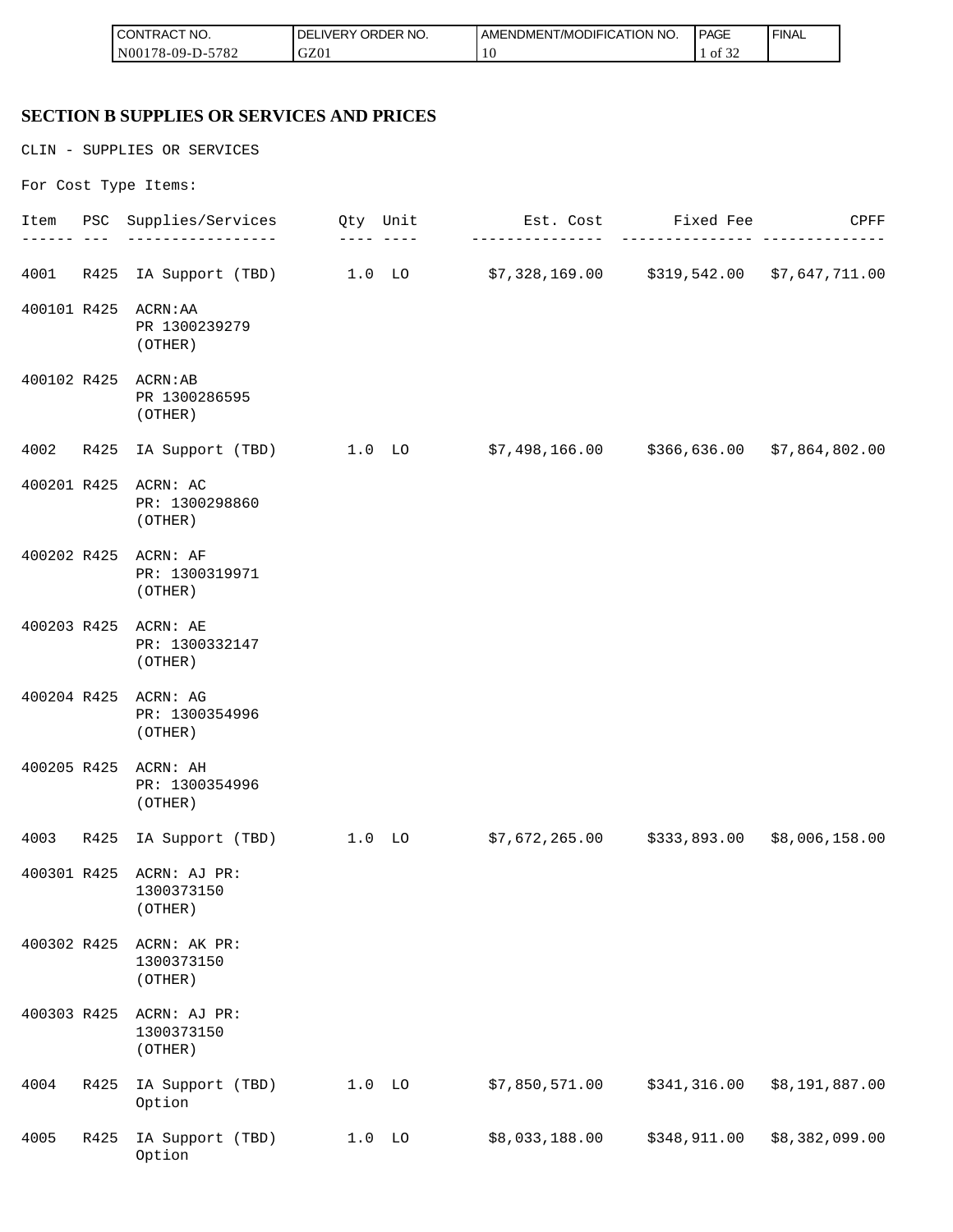| `CT NO.<br><b>CONTRAC</b> | NO.<br><b>DELIVERY ORDER</b> | AMENDMENT/MODIFICATION NO. | <b>PAGE</b>                  | <b>FINAL</b> |
|---------------------------|------------------------------|----------------------------|------------------------------|--------------|
| 5782<br>$N00178-09-D$ -   | GZ01                         | 10                         | $\sim$ $\sim$<br>2 of<br>-24 |              |

|                                      | CONTRACT NO.<br>N00178-09-D-5782                                                                                              | DELIVERY ORDER NO.<br>GZ01           | AMENDMENT/MODIFICA<br>10                                                                                                                                                                                                                                                                                                                                                                                                                    |
|--------------------------------------|-------------------------------------------------------------------------------------------------------------------------------|--------------------------------------|---------------------------------------------------------------------------------------------------------------------------------------------------------------------------------------------------------------------------------------------------------------------------------------------------------------------------------------------------------------------------------------------------------------------------------------------|
| For ODC Items:                       |                                                                                                                               |                                      |                                                                                                                                                                                                                                                                                                                                                                                                                                             |
|                                      | Item PSC Supplies/Services Qty Unit                                                                                           |                                      | Est. Cost                                                                                                                                                                                                                                                                                                                                                                                                                                   |
|                                      |                                                                                                                               |                                      | ____ ____ _ ___________                                                                                                                                                                                                                                                                                                                                                                                                                     |
|                                      | 6001 R425 IA Support (TBD) 1.0 LO \$313,470.00                                                                                |                                      |                                                                                                                                                                                                                                                                                                                                                                                                                                             |
|                                      | 600101 R425 ACRN: AB<br>PR 1300286595<br>(OTHER)                                                                              |                                      |                                                                                                                                                                                                                                                                                                                                                                                                                                             |
|                                      | 6002 R425 IA Support (TBD) 1.0 LO                                                                                             |                                      | \$313,470.00                                                                                                                                                                                                                                                                                                                                                                                                                                |
|                                      | 600201 R425 ACRN: AC<br>PR: 1300298860<br>(OTHER)                                                                             |                                      |                                                                                                                                                                                                                                                                                                                                                                                                                                             |
|                                      | 600202 R425 ACRN: AH<br>PR: 1300354996<br>(OTHER)                                                                             |                                      |                                                                                                                                                                                                                                                                                                                                                                                                                                             |
|                                      | 6003 R425 IA Support (TBD) 1.0 LO                                                                                             |                                      | \$313,470.00                                                                                                                                                                                                                                                                                                                                                                                                                                |
| 600301 R425                          | ACRN: AJ PR:<br>1300373150 (TBD)                                                                                              |                                      |                                                                                                                                                                                                                                                                                                                                                                                                                                             |
|                                      | 6004 R425 IA Support (TBD) 1.0 LO<br>Option                                                                                   |                                      | \$313,470.00                                                                                                                                                                                                                                                                                                                                                                                                                                |
|                                      | 6005 R425 IA Support (TBD) 1.0 LO<br>Option                                                                                   |                                      | \$313,470.00                                                                                                                                                                                                                                                                                                                                                                                                                                |
|                                      | 5252.216-9204 LEVEL OF EFFORT--FEE ADJUSTMENT FORMULA (MAR 1994)                                                              |                                      |                                                                                                                                                                                                                                                                                                                                                                                                                                             |
|                                      |                                                                                                                               |                                      | (a) Subject to the provisions of the "Limitation of Cost" or "Limitation of Funds" clause (whichever<br>hereby understood and agreed that the fixed fee is based upon the Contractor providing the following nu<br>hereinafter referred to as X, at the estimated cost and during the term of this contract specified elsewher                                                                                                              |
|                                      | [Contractor shall insert number of estimated direct labor staff hours]                                                        |                                      |                                                                                                                                                                                                                                                                                                                                                                                                                                             |
|                                      | Total Staff-Hours (X)* Total Prime Staff-Hours Fixed Fee**<br>*(inclusive of Prime and any proposed Subcontractor(s))         |                                      |                                                                                                                                                                                                                                                                                                                                                                                                                                             |
| Option<br>Option<br>Option<br>Option | Base Period _________ _________ _______<br>1<br>______________________<br>2<br>_________<br>3<br>_________<br>$4\overline{ }$ | _________<br>_______________________ |                                                                                                                                                                                                                                                                                                                                                                                                                                             |
|                                      | **Contractor is to identify basis for fixed fee amount: ____                                                                  |                                      | Prime                                                                                                                                                                                                                                                                                                                                                                                                                                       |
| contract.                            |                                                                                                                               |                                      | The Contractor agrees to provide the total level of effort specified above in performance of work descre                                                                                                                                                                                                                                                                                                                                    |
|                                      | effort obligations under this contract.                                                                                       |                                      | (b) Of the total staff-hours of direct labor set forth above, it is estimated that __ staff-hours are competi-<br>Competitive time (uncompensated overtime) is defined as hours provided by personnel in excess of 40<br>compensation for such excess work. All other effort is defined as compensated effort. If no amount is in<br>paragraph, competitive time (uncompensated overtime) effort performed by the contractor shall not be o |

#### 5252.216-9204 LEVEL OF EFFORT--FEE ADJUSTMENT FORMULA (MAR 1994)

(a) Subject to the provisions of the "Limitation of Cost" or "Limitation of Funds" clause (whichever is applicable to this contract), it is hereby understood and agreed that the fixed fee is based upon the Contractor providing the following number of staff-hours of direct labor, hereinafter referred to as X, at the estimated cost and during the term of this contract specified elsewhere herein:

| Total Staff-Hours (X)* Total Prime Staff-Hours Fixed Fee**                                 |  |
|--------------------------------------------------------------------------------------------|--|
| *(inclusive of Prime and any proposed Subcontractor(s))                                    |  |
|                                                                                            |  |
| Base Period __________ _________ ________                                                  |  |
| Option 1 _________ _________ ______                                                        |  |
| Option 2 _________ _________ _______                                                       |  |
| Option 3 _________ _________ ______                                                        |  |
| Option 4 _________ _________ _______                                                       |  |
|                                                                                            |  |
| **Contractor is to identify basis for fixed fee amount: Prime Hours Only Total Staff-Hours |  |

The Contractor agrees to provide the total level of effort specified above in performance of work described in Sections "B" and "C" of this contract.

(b) Of the total staff-hours of direct labor set forth above, it is estimated that \_\_ staff-hours are competitive time (uncompensated overtime). Competitive time (uncompensated overtime) is defined as hours provided by personnel in excess of 40 hours per week without additional compensation for such excess work. All other effort is defined as compensated effort. If no amount is indicated in the first sentence of this paragraph, competitive time (uncompensated overtime) effort performed by the contractor shall not be counted in fulfillment of the level of effort obligations under this contract.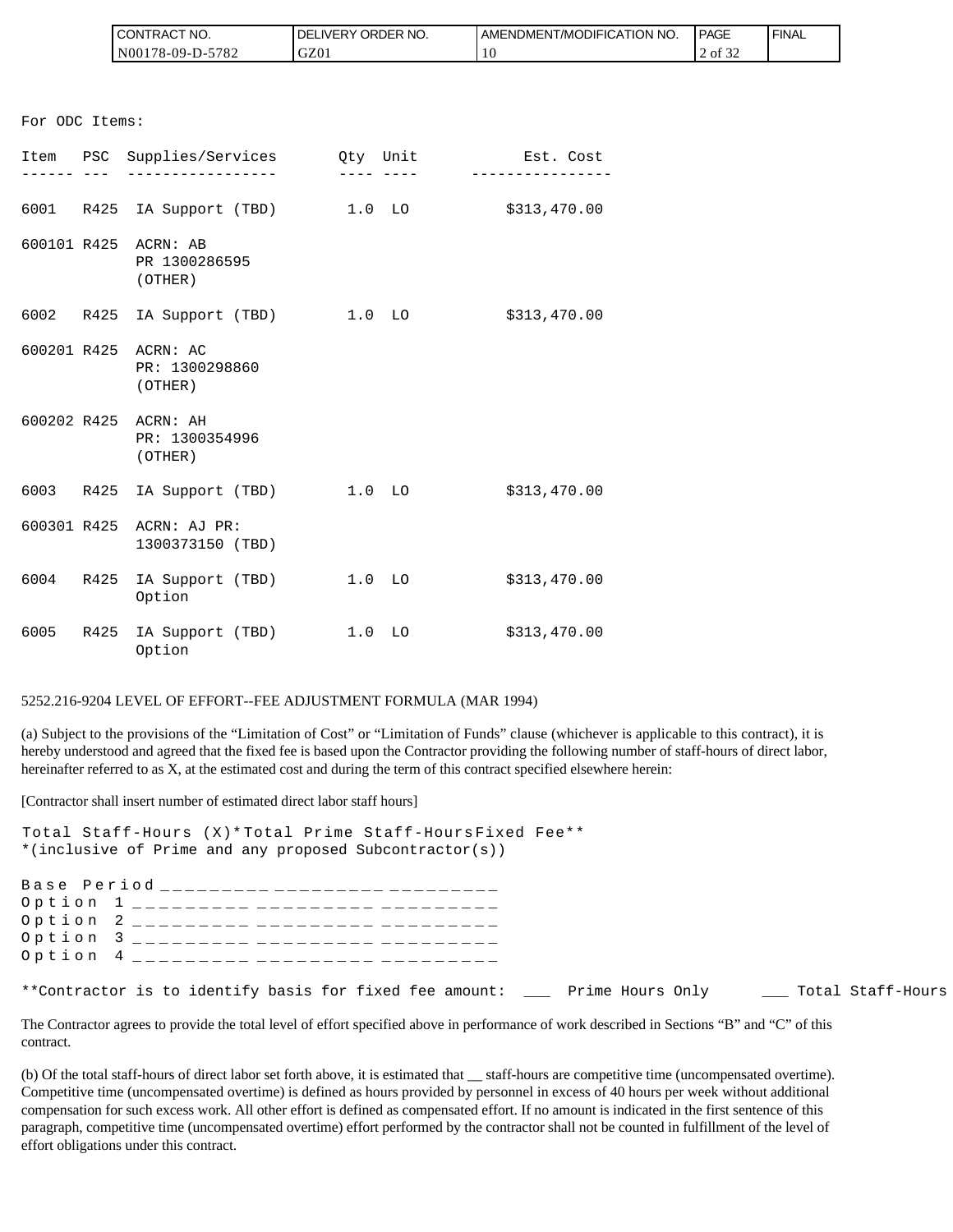| " NO.<br>l CON<br><b>'TRAC</b>                       | NO.<br><b>ORDER</b><br><b>DELIVERY</b> | ATION NO.<br>AMENDMENT/MODIFICAT | <b>PAGE</b>                | <b>FINAL</b> |
|------------------------------------------------------|----------------------------------------|----------------------------------|----------------------------|--------------|
| 5700<br>N <sub>00</sub><br>$78-09-D$ -<br>$\sqrt{2}$ | GZ01                                   | 1 U                              | $\sim$ $\sim$<br>ΟĪ<br>-24 |              |

(c) Effort performed in fulfilling the total level of effort obligations specified above shall only include effort performed in direct support of this contract and shall not include time and effort expended on such things as local travel from an employee's residence to their usual work location, uncompensated effort while on travel status, truncated lunch periods, or other time and effort which does not have a specific and direct contribution to the tasks described in Section B.

(d) It is understood and agreed that various conditions may exist prior to or upon expiration of the term of the contract, with regard to the expenditure of labor staff-hours and/or costs thereunder which may require adjustment to the aggregate fixed fee. The following actions shall be dictated by the existence of said conditions:

(1) If the Contractor has provided not more than 105% of X or not less than 95% of X, within the estimated cost, and at the term of the contract, then the fee shall remain as set forth in Section B.

(2) If the Contractor has provided X-staff-hours, within the term, and has not exceeded the estimated cost then the Contracting Officer may require the Contractor to continue performance until the expiration of the term, or until the expenditure of the estimated cost of the contract except that, in the case of any items or tasks funded with O&MN funds, performance shall not extend beyond 30 September. In no event shall the Contractor be required to provide more than 105% of X within the term and estimated cost of this contract. The fee shall remain as set forth in Section B.

(3) If the Contractor expends the estimated cost of the contract, during the term of the contract and has provided less than X staff-hours, the Government may require the Contractor to continue performance, by providing cost growth funding, without adjusting the fixed fee, until such time as the Contractor has provided X staff-hours.

(4) If the Contracting Officer does not elect to exercise the Government's rights as set forth in paragraph (d)(2) and (d)(3) above, and the Contractor has not expended more than 95% of X staff-hours, the fixed fee shall be equitably adjusted downward to reflect the diminution of work. The total fee due the contractor shall be adjusted so as to be in direct proportion to the number of direct hours utilized in the same ration of fee to the estimated total hours then set forth in the contract.

(5) Nothing herein contained shall, in any way, abrogate the Contractor's responsibilities, and/or the Government's rights within the terms of the contract provision entitled "Limitation of Cost" or "Limitation of Funds" as they shall apply throughout the term of the contract, based upon the total amount of funding allotted to the contract during its specified term.

(e) Within 45 days after completion of the work under each separately identified period of performance hereunder, the Contractor shall submit the following information in writing to the Contracting Officer with copies to the cognizant Contract Administration Office and DCAA office to which vouchers are submitted:

(1) The total number of staff-hours of direct labor expended during the applicable period.

(2) A breakdown of this total showing the number of staff-hours expended in each direct labor classification and associated direct and indirect costs.

(3) A breakdown of other costs incurred.

(4) The Contractor's estimate of the total allowable cost incurred under the contract for the period.

In the case of a cost under-run, the Contractor shall submit the following information in addition to that required above:

(5) The amount by which the estimated cost of this contract may be reduced to recover excess funds and the total amount of staff-hours not expended, if any.

(6) A calculation of the appropriate fee reduction in accordance with this clause.

All submissions required by this paragraph shall separately identify subcontractor information, if any.

#### ADDITIONAL SLINS

Additional SLINs will be unilaterally created by the Contracting Officer during performance of this Task Order to accommodate the multiple types of funds that will be used under this order.

#### LIMITATION OF LIABILITY – INCREMENTAL FUNDING

CLINs 4001 & 6001 are incrementally funded and the amount currently available for payment hereunder is limited to \$305,000.00. It is estimated that these funds will cover the cost of performance through 10 January 2013. Subject to the provisions of the clause entitled "Limitation of Funds" (APR 94) (FAR 52.232-22) of the general provisions of this contract, no legal liability on the part of the Government for payment in excess of \$305,000.00 shall arise unless additional funds are made available and are incorporated as a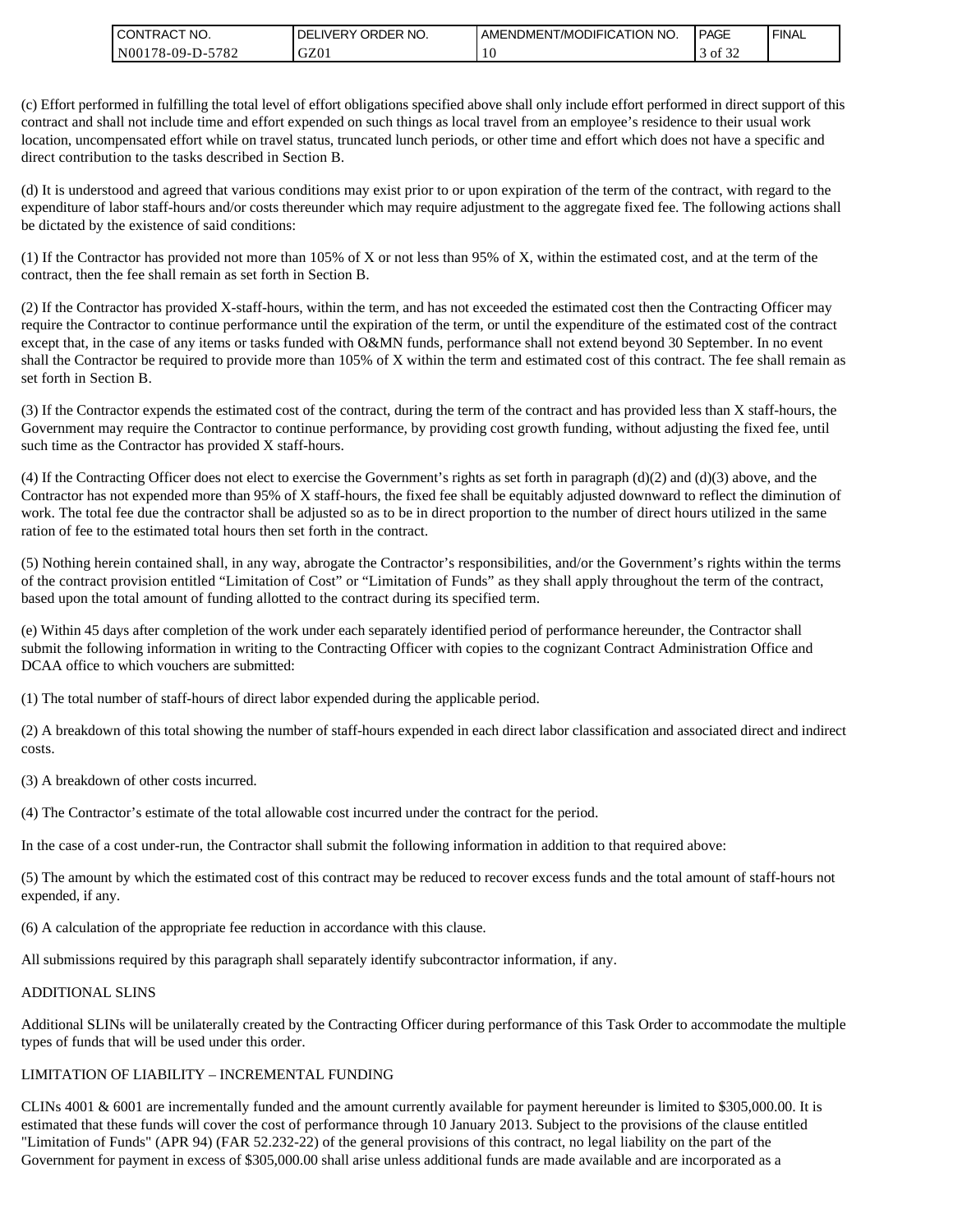| $\sim$<br>'NO.<br>`ON<br><b>'TRAC</b>                                 | ORDER NO.<br>IVEI<br>DE<br>∿כ | <b>[/MODIFICATION</b><br><b>NO</b><br>AMENDMEN. | <b>PAGE</b>                | ' FINAL |
|-----------------------------------------------------------------------|-------------------------------|-------------------------------------------------|----------------------------|---------|
| 5707<br>N00 <sup>1</sup><br>$78-09-L$<br>782<br>$\overline{ }$<br>- - | $\sim$<br>UZUI                | 10                                              | $\sim$ $\sim$<br>0İ<br>-22 |         |

modification to the delivery order.

| <b>CLIN</b>  | <b>CPFF</b>  | THIS ACTION      | <b>CUMULATIVE</b> | <b>BALANCE</b> |
|--------------|--------------|------------------|-------------------|----------------|
| 4001         | 7,647,711.00 | 270,000.00       | 295,000.00        | \$7,352,711.00 |
| 6001         | 313,470.00   | 10,000.00<br>\$  | 10,000.00         | 303,470.00     |
| <b>TOTAL</b> | 7,961,181.00 | 280,000.00<br>\$ | 305,000.00        | \$7,656,181.00 |

CLINs 4002 & 6002 are incrementally funded and the amount currently available for payment hereunder is limited to \$2,622,844.34. It is estimated that these funds will cover the cost of performance through 10 September 2013. Subject to the provisions of the clause entitled "Limitation of Funds" (APR 94) (FAR 52.232-22) of the general provisions of this contract, no legal liability on the part of the Government for payment in excess of \$2,622,844.34 shall arise unless additional funds are made available and are incorporated as a modification to the delivery order.

| <b>CLIN</b>  | <b>CPFF</b>       | THIS ACTION | <b>CUMULATIVE</b> | <b>BALANCE</b>    |  |
|--------------|-------------------|-------------|-------------------|-------------------|--|
| 4002         | 7,864,802.00<br>Φ | \$<br>0.00  | 2,597,844.34      | 5,266,957.66<br>Φ |  |
| 6002         | 313,470.00        | S.<br>0.00  | 25,000.00         | 288,470.00<br>\$  |  |
| <b>TOTAL</b> | 8,178,272.00<br>D | 0.00<br>S   | 2,622,844.34      | 5,555,427.66      |  |

CLINs 4003 & 6003 are incrementally funded and the amount currently available for payment hereunder is limited to \$1,939,215.99. It is estimated that these funds will cover the cost of performance through 10 September 2014. Subject to the provisions of the clause entitled "Limitation of Funds" (APR 94) (FAR 52.232-22) of the general provisions of this contract, no legal liability on the part of the Government for payment in excess of \$1,939,215.99 shall arise unless additional funds are made available and are incorporated as a modification to the delivery order.

| <b>CLIN</b>  | <b>CPFF</b> |              | THIS ACTION |              | <b>CUMULATIVE</b> |              | <b>BALANCE</b> |              |
|--------------|-------------|--------------|-------------|--------------|-------------------|--------------|----------------|--------------|
| 4003         | -S          | 8,006,158.00 | S           | 1,930,000.00 |                   | 1,930,000.00 | \$             | 6,076,158.00 |
| 6003         | S           | 313,470.00   | S           | 9,215.99     |                   | 9,215.99     | S              | 304,254.01   |
| <b>TOTAL</b> | \$          | 8,319,628.00 |             | 1,939,215.99 |                   | 1,939,215.99 | \$             | 6,380,412.01 |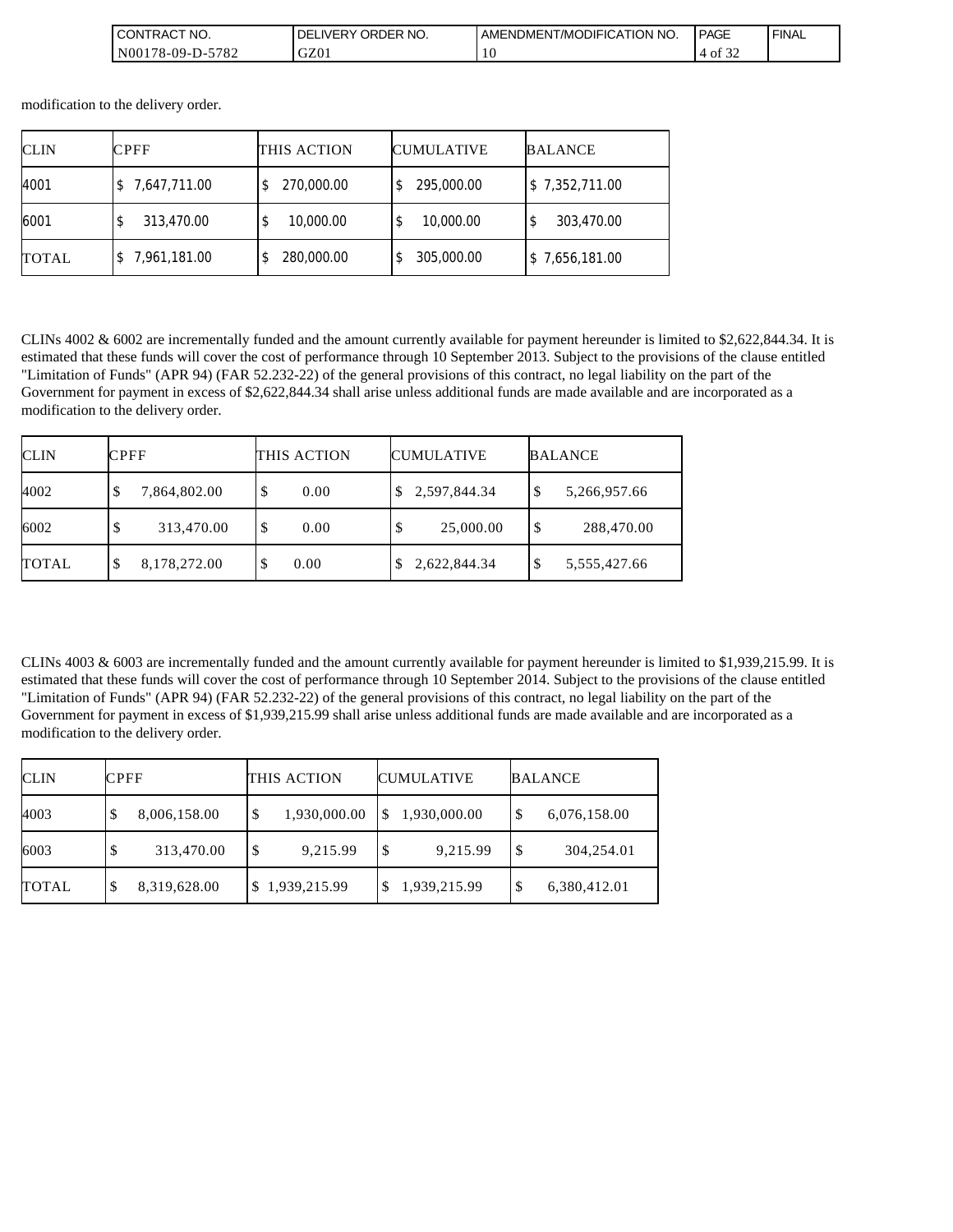| <b>CONTRACT NO.</b>    | NO.<br>' ORDER<br><b>DELIVERY</b> | AMENDMENT/MODIFICATION NO. | <b>PAGE</b>            | ' FINAL |
|------------------------|-----------------------------------|----------------------------|------------------------|---------|
| N00178-09-D-5<br>-5782 | GZ01                              | 1 U                        | $\sim$ $\sim$<br>of 32 |         |

## **SECTION C DESCRIPTIONS AND SPECIFICATIONS**

C-302 SPECIFICATIONS/STATEMENT OF WORK (DEC 1998)

Work under this contract shall be performed in accordance with the following Performance Work Statement (PWS):

### **Section C - Performance Work Statement (PWS)**

SPAWARSYSCEN-CHARLESTON, Code 582V0, Information Assurance (IA), IA Mitigation, Certification and Accreditation (C&A), and Information Assurance Vulnerability Management (IAVM)

### **1.0 INTRODUCTION**

The Space and Naval Warfare Systems Center (SPAWARSYSCEN) Atlantic; Network Security Implementation Branch, Code 582V0, is providing Network Security Engineering Support Services in support of Navy Medicine and Federal Health Systems as it pertains to information assurance for Navy Medicine's Military Treatment Facilities (MTF), Dental clinics worldwide, and Federal Health agencies.

### **2.0 BACKGROUND**

The task will support the continued Information Assurance initiatives within Navy Medicine and Federal Health agencies, and provide support to the Information Management and Information Technology (IM/IT) execution agent. SSC Atlantic will execute all aspects of Information Assurance for Navy Medicine and Federal Health agencies to ensure compliance with Federal, Department of Defense (DoD), and Department of Navy (DoN) regulations and policies.

### **3.0 SCOPE**

The objective of this Task Order is to provide support in the conduct of Information Assurance (IA), IA Mitigation, Certification and Accreditation (C&A), and Information Assurance Vulnerability Management (IAVM) to support the mission of Navy Medical and Federal Health systems at locations throughout the CONUS and OCONUS areas as well as incorporate the evaluation of the current IA and security posture of Navy Medical and Federal Health Systems facilities. The range of this support would span subject matter expertise to administrative support/graphic services with skill sets and experience that match Code 582V0's need to comply with and respond to requirements including current, updated program plans and documentation, current and accurate requirements definition, alternative approaches for fielding, migrating, staging and supporting systems, site management, adherence to standards, specifications and best practices, mitigation of risks, addressing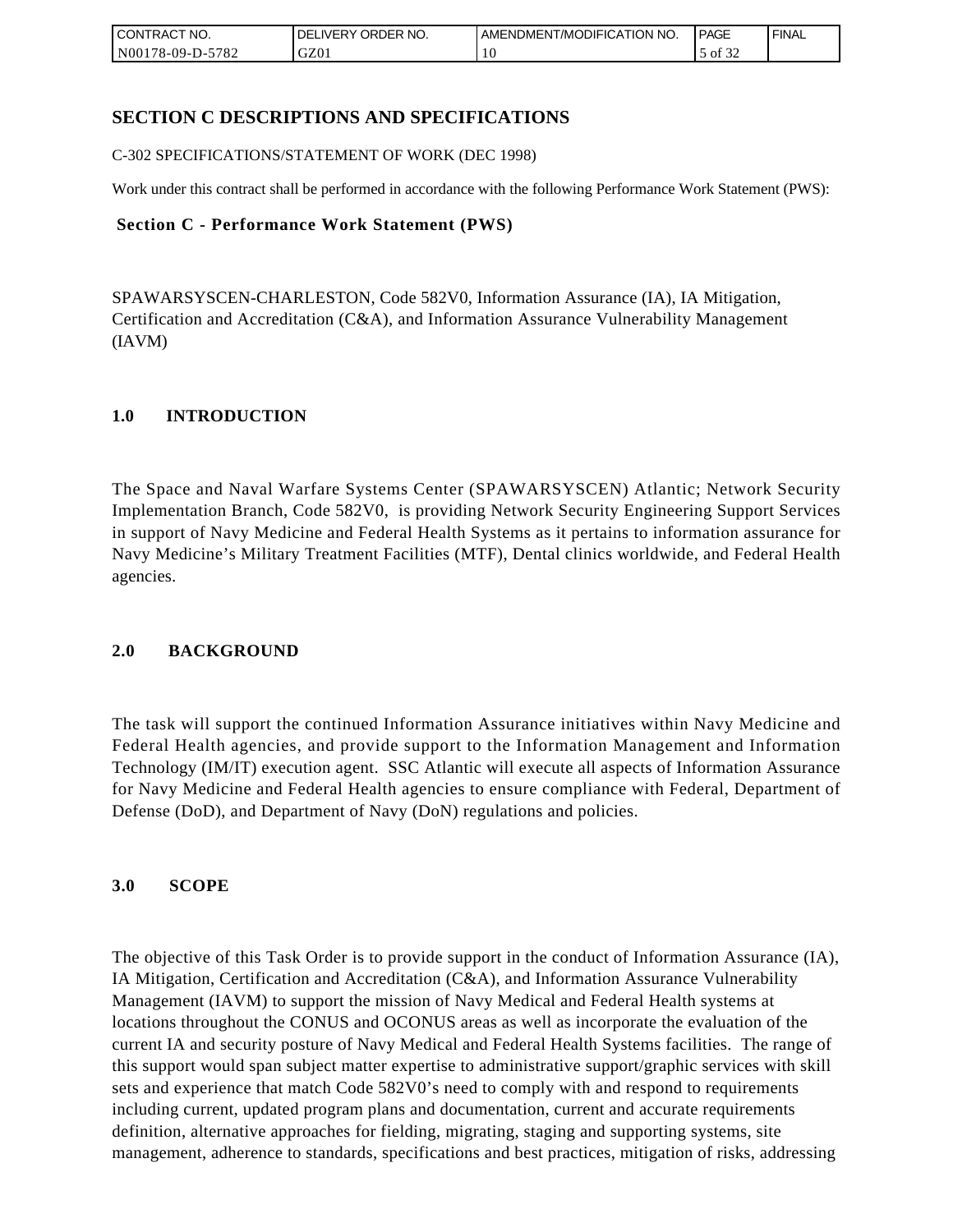| I CONTRACT NO.   | ORDER NO.<br><b>DELIVERY</b> | AMENDMENT/MODIFICATION NO. | PAGE                             | ' FINAL |
|------------------|------------------------------|----------------------------|----------------------------------|---------|
| N00178-09-D-5782 | GZ01                         | ۱0                         | $c \wedge c$<br>ΟĪ<br>. 6<br>ے ر |         |

issues and performing all Program and Project functions necessary to achieve the strategic goalds and objectives of SPAWAR's customers.

## **4.0 PLACE OF PERFORMANCE**

Work shall be performed at the SPAWARSYSCEN, Atlantic and in each of the following location(s):

- a. Contractor's Facility
- b. Bethesda, MD
- c. San Diego, CA
- d. New Orleans, LA
- e. NH Camp Pendleton, Ocean Side, CA
- f. NH Oak Harbor, WA
- g. NH Corpus Christi, TX
- h. NH Rota, Spain
- i. NH Guam
- j. NH Guantanamo Bay (Cuba)
- k. NH Cherry Point, NC
- l. NH Bremeerton, (Washington)
- m. NH Lemoore, CA
- n. NH Sigonella, Italy
- o. NH Napes, Italy
- p. NH Okinawa, Japan
- q. NH Pensacola, FL
- r. NH 29 Palms, CA
- s. NNMC Bethesda, Maryland
- t. NH Yokosuka, Japan
- u. NAMRU Jakarta (Indonesia)
- v. NAMR:U Cairo (Egypt)
- w. NH Pearl Harbor (Honolulu)
- x. NAMRU Lima (Peru)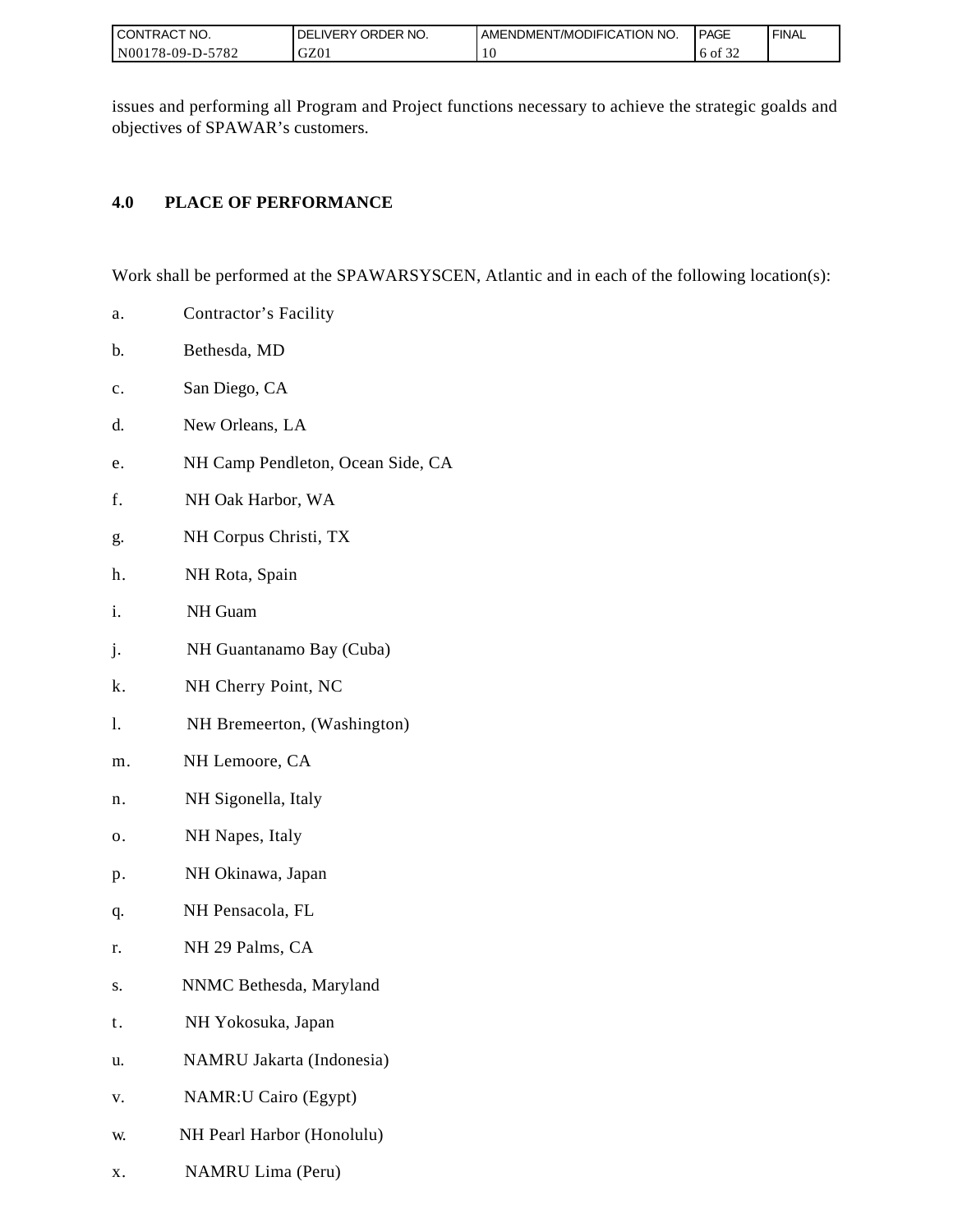| <b>CONTRACT NO.</b>                                 | ' ORDER NO.<br><b>DELIVERY</b> | AMENDMENT/MODIFICATION NO. | <b>PAGE</b>                | ' FINAL |
|-----------------------------------------------------|--------------------------------|----------------------------|----------------------------|---------|
| N <sub>00</sub><br>5782<br>ົ <sup>1</sup> 78-09-D-ວ | GZ01                           | 1 U                        | $\sim$ $\sim$<br>οt<br>ے ر |         |

### **5.0 APPLICABLE DIRECTIVES / REFERENCES**

The Contractor shall adhere to the following documents in accordance with paragraph 8.0, Performance Requirements.

| <b>Document Type</b> | No./Version | <b>Title</b>                  | Date           |
|----------------------|-------------|-------------------------------|----------------|
| DoD Directive        |             | <b>Information Assurance</b>  | $10-24-2002$   |
| 8500.1               |             | (IA)                          |                |
| DoD Instruction      |             | <b>Information Assurance</b>  | $2 - 6 - 2003$ |
| 8500.2               |             | (IA) Implementation for       |                |
|                      |             | Automated                     |                |
|                      |             | Information<br><b>Systems</b> |                |
| DoD Regulation       |             | DoD Personnel Security        | 1-1987         |
| 5200.2-R             |             | Program                       |                |
| <b>SECNAVINST</b>    |             | Department of the Navy        | 3/10/1999      |
| 5510.30A             |             | <b>Personnel Security</b>     |                |
|                      |             | Program                       |                |
| <b>SECNAVINST</b>    |             | Department of the Navy        | 3/17/1999      |
| 5510.36              |             | <b>Information Security</b>   |                |
|                      |             | Program (ISP)                 |                |

## **6.0 SECURITY and TRAINING SUPPORT**

SSC-A contractor personnel will have the appropriate clearances required for access to classified data as required. Prior to starting work on the task, SSC-A contractor personnel will have a minimum of an interim Secret Security Clearance granted by the Defense Industrial Security Clearance Office (DISCO) and will comply with IT access authorization requirements. In addition, SSC-A contractor personnel will possess the appropriate IT level of access for the required task and position assignment. SSC-A contractor personnel shall handle and safeguard any unclassified but sensitive and classified information in accordance with appropriate Department of Defense security regulations.

The Project Engineer shall determine if the appropriate IT Position Category has been assigned to the respective contractor personnel and inform the contractor of that determination based on the following criteria:

IT-1 Position - Positions in which the incumbent is responsible for the planning, direction, and implementation of a computer security program; major responsibility for the direction, planning and design of a computer system, including the hardware and software; or, can access a system during the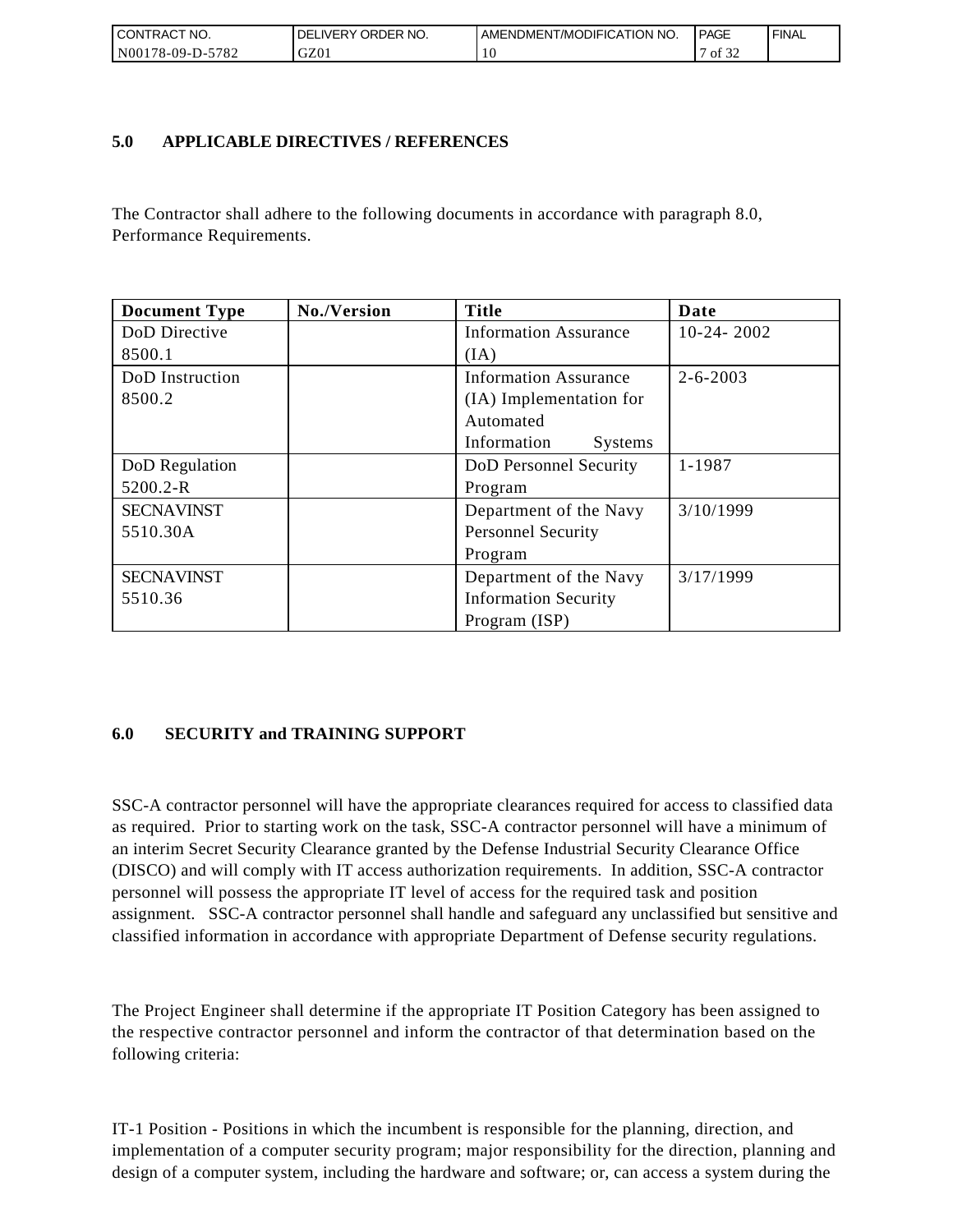| I CONTRACT NO.   | ' ORDER NO.<br><b>DELIVERY</b> | AMENDMENT/MODIFICATION NO. | PAGE            | ' FINAL |
|------------------|--------------------------------|----------------------------|-----------------|---------|
| N00178-09-D-5782 | GZ0 <sub>1</sub>               | ۰G                         | 0.22<br>8 of 32 |         |

operation or maintenance in such a way, and with a relatively high risk for causing grave damage, or realize a significant personal gain. Personnel whose duties meet the criteria for IT-1 Position designation require a favorably adjudicated Single Scope Background Investigation (SSBI) or SSBI Periodic Reinvestigation (SSBI-PR). The SSBI or SSBI-PR shall be updated a minimum of every 5 years.

IT-II Position - Positions in which the incumbent is responsible for the direction, planning, design, operation, or maintenance of a computer system, and whose work is technically reviewed by a higher authority at the IT-II Position level to insure the integrity of the system. Personnel whose duties meet the criteria for an IT-II Position require a favorably adjudicated National Agency Check (NAC).

IT-III Position - All other positions involved in computer activities. Incumbent in this position has non-privileged access to one or more DoD information systems/applications or database to which they are authorized access. Personnel whose duties meet the criteria for an IT-III Position designation require a favorably adjudicated NAC.

Contractor's request for visit authorization shall be submitted in the appropriate format and coordinated with the SSC-C Project Office.

# **6.1 Personnel Common Access Card (CAC) and PKI Requirements**

SSC-A contractor personnel are required to obtain a Common Access Card (CAC) with PKI for access to Department of Defense facilities (CONUS and OCONUS) and websites. In addition, a hardware solution to securely read the card via a personal computer, and approved software for reading the CAC (ex. ActiveGold) is required.

## **6.2 Personnel Supporting Information Assurance (IA) functions**

In accordance with clause 252.239-7001, Contractor personnel supporting Information Assurance (IA) functions shall be appropriately trained and certified prior to being engaged in IA related work. IA Personnel shall be in full compliance with DoD 8570.01-M, Information Assurance Workforce Improvement Program (PWS ref 2.1.\$) and DoDD 8570.1, IA Training, Certification, and Workforce Management (PWS ref 2.1.\$). This includes personnel training being certified/accredited at the appropriate levels of IAT I-III and IAM I-III. This will be verified by the contracting officer who will ensure that contractor personnel are entered in to the Defense Eligibility Enrollment System (DEERS) or other appropriate database. The contractor shall also provide the requested mix of labor categories pertaining to IA applicable tasks as directed by the PCO or Task Order in support of IA training requirements. Contractor personnel not certified within 6 months of assignment of IA duties or who fails to maintain their certified status will not be permitted to carry out the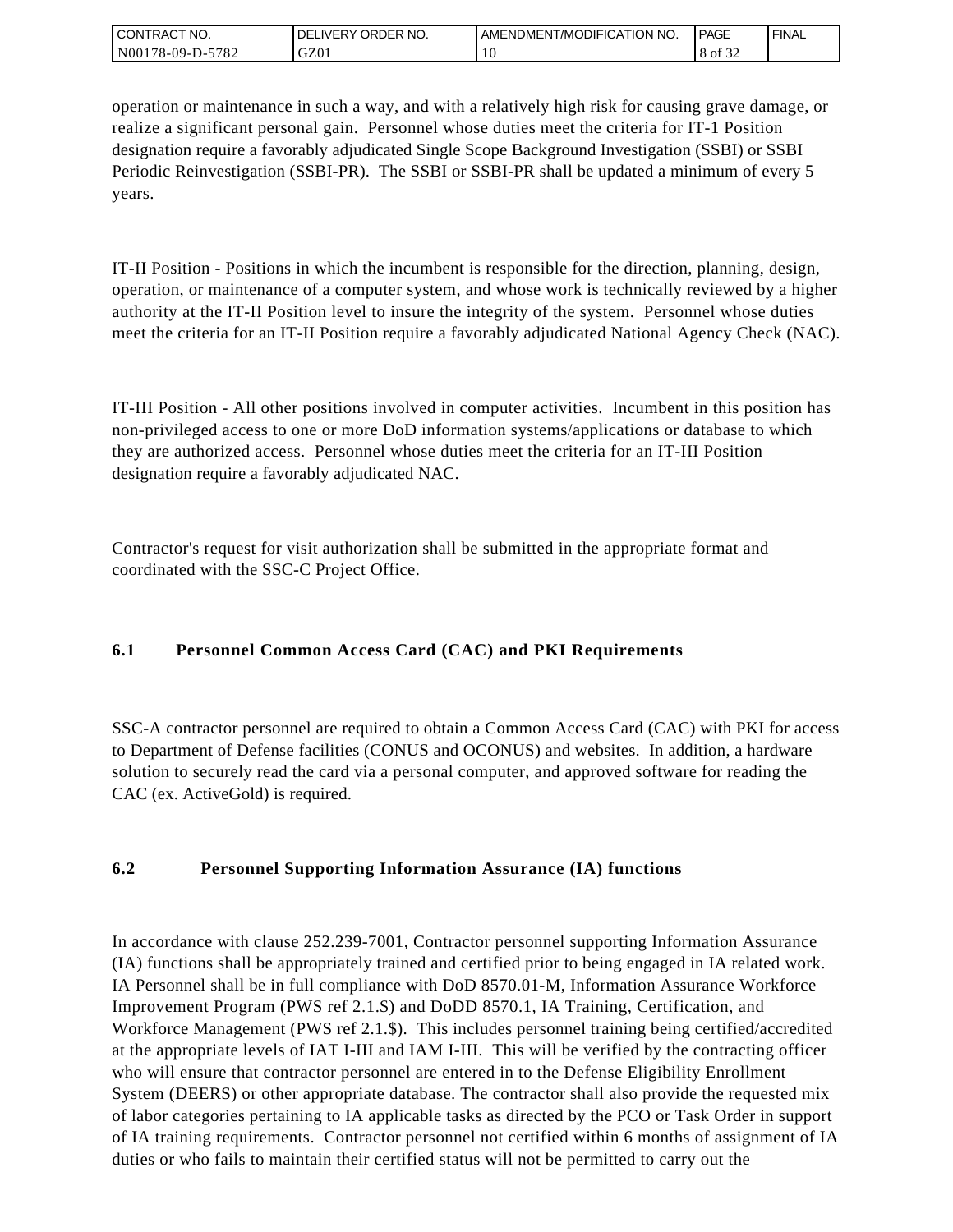| <b>CONTRACT NO.</b> | NO.<br>ORDER <sup>'</sup><br><b>DELIVERY</b> | AMENDMENT/MODIFICATION NO. | <b>PAGE</b>                  | ' FINAL |
|---------------------|----------------------------------------------|----------------------------|------------------------------|---------|
| N00178-09-D-5782    | GZ01                                         |                            | 0.25<br>$\cdot$ 9 of $\cdot$ |         |

responsibilities of the position, and shall be replaced with personnel that meet the minimum certification requirements as mandated above.

## **7.0 CONTRACTING OFFICER'S REPRESENTATIVE (COR)**

The COR for this task order is Cinnamon Buelk, Code 58200, [cinnamon.buelk@navy.mil,](mailto:cinnamon.buelk@navy.mil) (843) 218-3810. The Project Engineer is Joe Henline, Code 582M1, joseph.henline@navy.mil, (843) 218-4364.

# **8.0 PERFORMANCE REQUIREMENTS**

The contractor shall provide support to SPAWARSYSCEN Atlantic in conducting Information Assurance (IA), IA Mitigation, Certification and Accreditation (C&A), and Information Assurance Vulnerability Management (IAVM) to support the mission of Navy Medical and Federal Health agencies at locations throughout the CONUS and OCONUS areas as well as incorporate the evaluation of the current IA and security posture of Navy Medical and Federal Health facilities in accordance with DoD 8500.1 and 8500.2. The contractor shall provide support to SPAWAR Atlantic in the conduct of Certification and Accreditation (C&A) efforts to support the mission of Navy Medical and Federal Health systems. The contractor shall also assist in prioritizing short and long term initiatives considering strategic planning alignment, budget, and available funding.

## **8.1 Sub-Task 1. Project Management Support**

8.1.1 The contractor shall provide support to SPAWAR Atlantic in the conduct of Information Assurance (IA), IA Mitigation, Certification and Accreditation (C&A), Navy Medicine Network Operations Center (NOC) and Information Assurance Vulnerability Management (IAVM).

8.1.2 The contractor shall appoint a program manager specifically charted with the responsibility of interfacing with the Government on all matters pertaining to this Performance Work Statement. The Program Manager shall direct the contractor's effort through the company's internal management system that shall provide project progress visibility to assure on-time completion of contract requirements. The contractor shall also use best industry practices including ISO/IEC 15288 for System life cycle processes and ISO/IEC 12207 for Software life cycle processes. This shall include providing technical program and project management support that will mitigate the risks to successful program and compliance with SSC Atlantic's Capability Maturity Model Integration (CMMI) Engineering Process Office (EPO) program. The contractor as part of a team will support projects at SPAWAR Atlantic at CMMI Level III. The contractor will be required to utilize the processes and procedures already established for the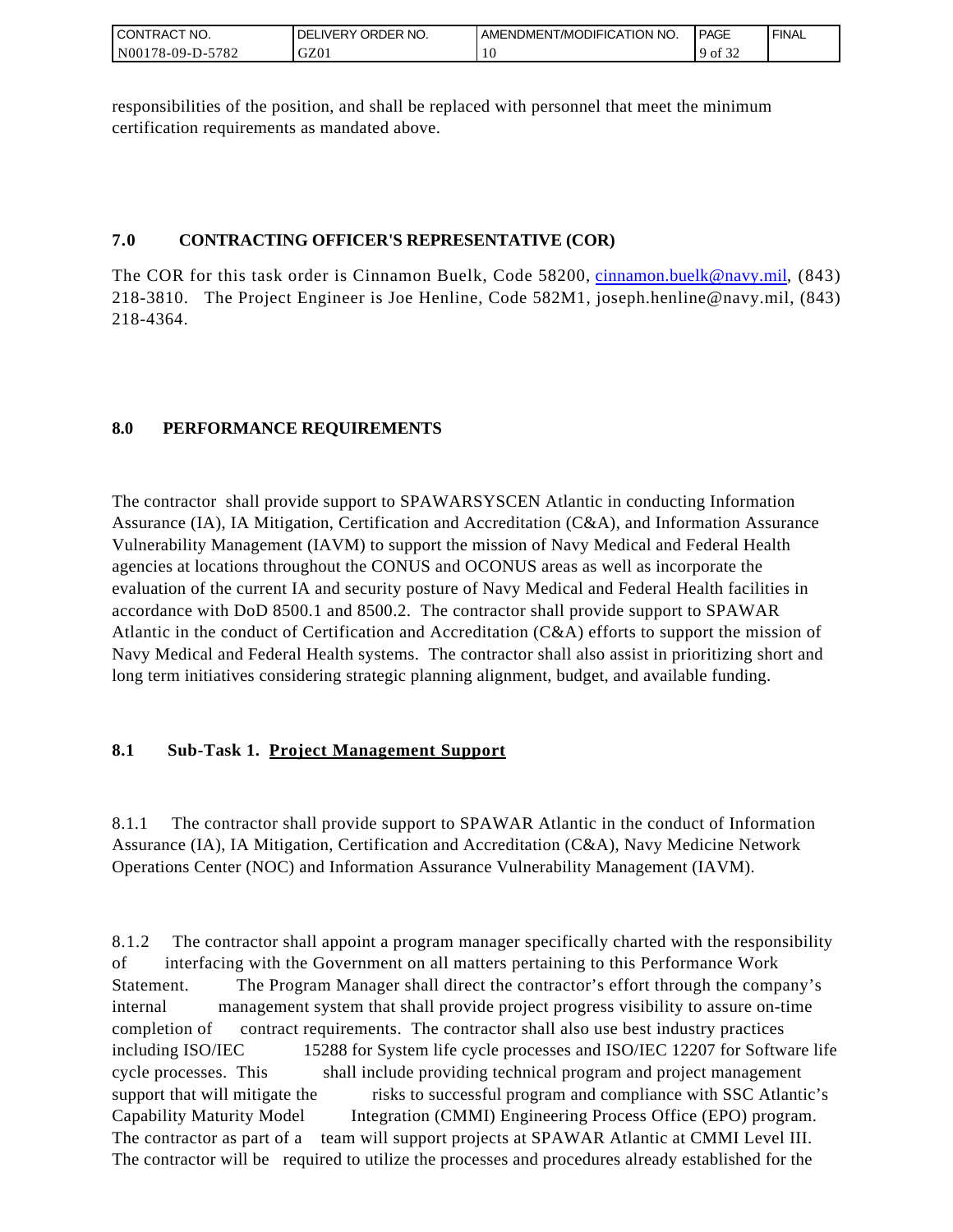| <b>CONTRACT NO.</b> | ' ORDER NO.<br><b>DELIVERY</b> | AMENDMENT/MODIFICATION NO. | <b>PAGE</b>  | ' FINAL |
|---------------------|--------------------------------|----------------------------|--------------|---------|
| N00178-09-D-5782    | GZ01                           | 10                         | $10$ of $3'$ |         |

project and the CMMI program, and deliver products that are compliant with the aforementioned processes and procedures. These tasks require the contractor to research and analyze technical and management information and data, costs, performance trends, and project progress based on earned value management (EVM). The contractor shall participate in design reviews, technical reviews, audits and discussions, and shall provide SPAWAR Atlantic with management status reports that will be updated and delivered on a weekly/monthly basis, or as required.

### **8.2 Sub-Task 2. Facilitation**

8.2.1 The contractor shall assist in planning, coordinating, and facilitating meetings with the principals, develop material to support the meetings, and ensure all action items are tracked through completion. Meetings shall be held weekly unless otherwise directed.

### **8.3 Sub-Task 3. SCTS Deployment Support**

8.3.1 The contractor shall conduct the installation of the JTF/GNO mandated SCTS system to support the IAVM program at locations throughout the CONUS and OCONUS areas.

### **8.4 Sub-Task 4. Network Device Hardening Analysis**

8.4.1 The contractor shall provide assistance in the management of the network perimeter improvement by ensuring that approved policies are implemented and controlled at the Outside Security Screening Router (OSSR) ACL, Firewall ruleset, and IPSs. This will ensure that only approved Ports, Protocols, Services (PPS) necessary to do business are opened.

### **8.5 Sub-Task 5. Site Network IA Assessment Support**

8.5.1 The contractor shall provide support to SPAWAR Atlantic in the conduct of IA Tiger Team efforts at locations throughout the CONUS and OCONUS areas. These Tiger Team efforts would incorporate the evaluation of the current IA and security posture of these facilities. Final reports would be generated and delivered to SPAWAR Atlantic to support mitigation efforts and the development of an overall IA strategy.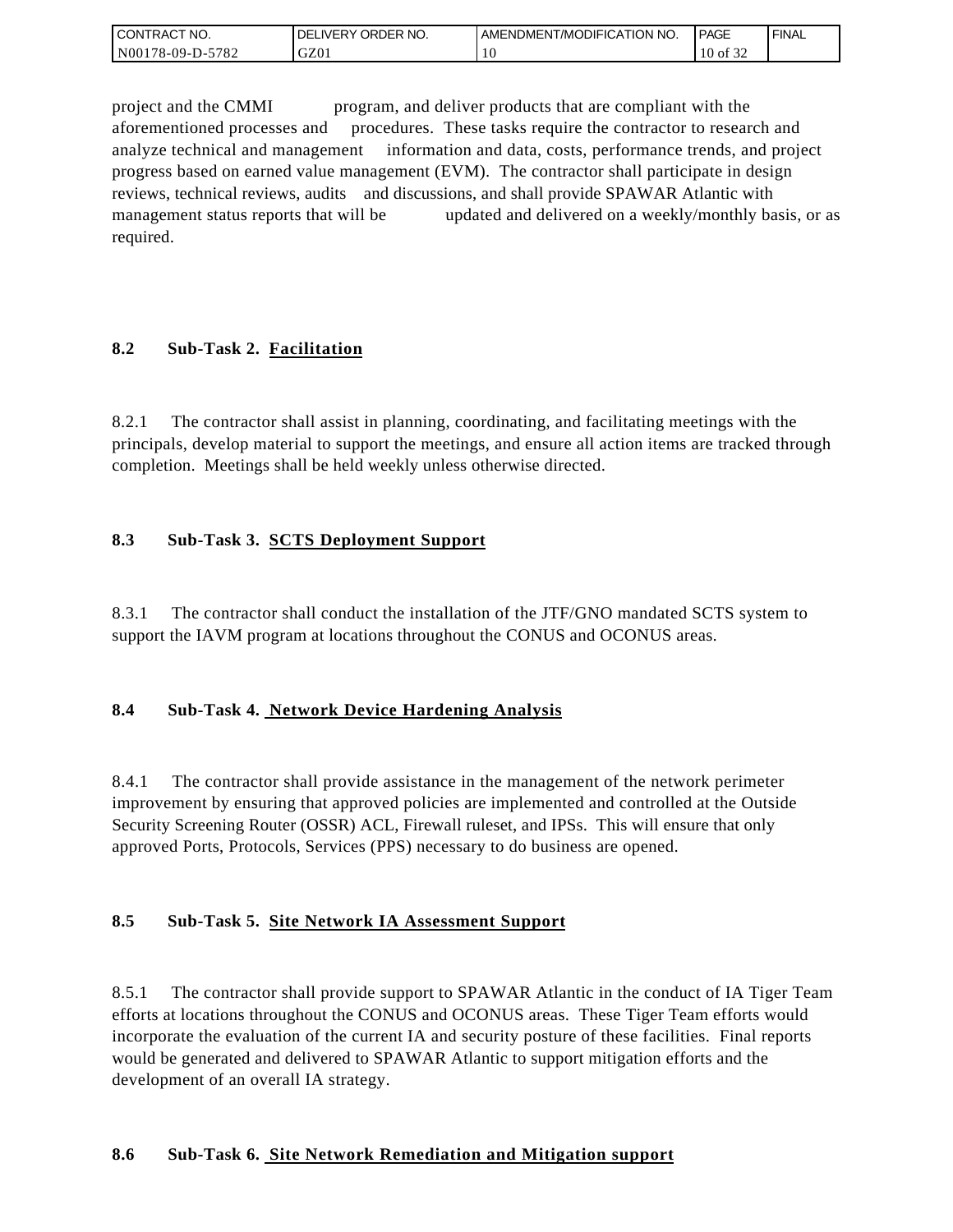| I CONTRACT NO.   | ' ORDER NO.<br>DELI<br>_IVERY | I AMENDMENT/MODIFICATION NO. | <b>PAGE</b>                | ' FINAL |
|------------------|-------------------------------|------------------------------|----------------------------|---------|
| N00178-09-D-5782 | GZ01                          | $\Omega$                     | $c \Delta$<br>of $3\angle$ |         |

8.6.1 The contractor shall conduct the mitigation efforts at locations throughout the CONUS and OCONUS areas. These efforts will incorporate the evaluation of the current IA and security posture of these facilities in accordance with 8500.1 and 8500.2. Also provide final reports to SPAWAR Atlantic that can assist in the development of an overall Enterprise mitigation strategy.

## **8.7 Sub-Task 7. Program of Record and Site Certification and Accreditation Packages**

8.7.1 The contractor shall provide support to SPAWAR Atlantic in the conduct of Certification and Accreditation (C&A) efforts. These efforts would be in accordance with Navy Medical and Federal Health systems IA documentation at various locations throughout the CONUS and OCONUS areas, as required.

### **8.8 Sub-Task 8. Navy Medicine Network Operations Center Support**

8.8.1 The contractor shall provide support to SPAWAR Atlantic in the 24 x 7 x 365 operations of the Navy Medicine Operations Center. These efforts will incorporate IA, router analysis, firewall analysis, and IAVA compliance.

### **9.0 GOVERNMENT FURNISHED INFORMATION**

Not applicable.

## **10.0 GOVERNMENT FURNISHED MATERIAL**

Not Applicable

### **11.0 GOVERNMENT FURNISHED EQUIPMENT**

Not Applicable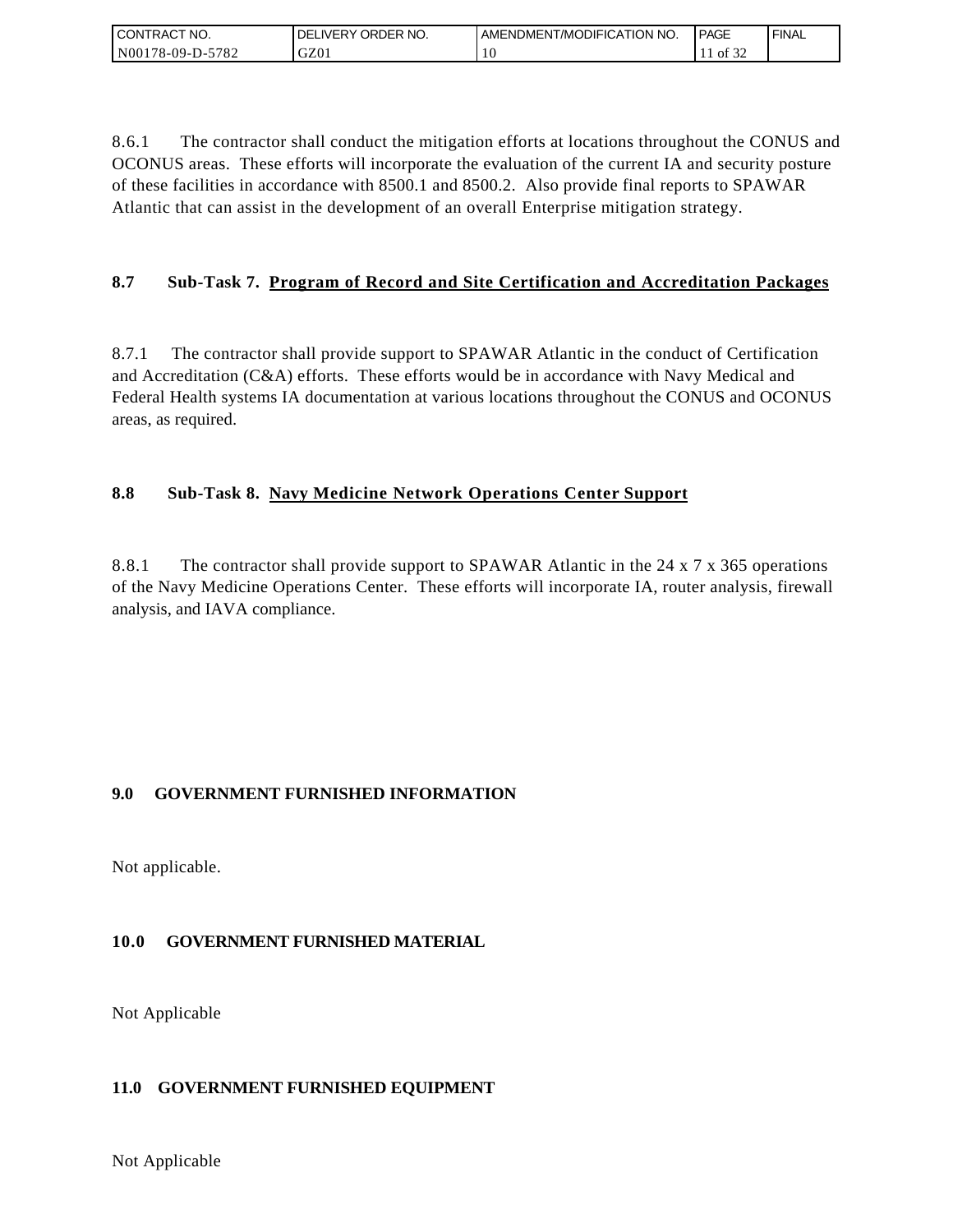| ' CONTRACT NO.          | ORDER NO.<br><b>DELIVERY</b> | AMENDMENT/MODIFICATION NO. | <b>PAGE</b>      | ' FINAL |
|-------------------------|------------------------------|----------------------------|------------------|---------|
| 5782<br>$NO0178-09-D-2$ | GZ01                         | 10                         | ΟĪ<br>ے ر<br>. . |         |

### **12.0 CONTRACTOR FURNISHED MATERIAL**

Miscellaneous Other Direct Costs (ODCs) such as FedEx shipping.

## **13.0 CONTRACTOR FURNISHED EQUIPMENT**

Not Applicable

### **14.0 TRAVEL REQUIREMENTS**

When it becomes necessary for the contractor to travel, the contractor shall submit a request, via email, to the SPAWARSYSCEN Atlantic Task Order Manager seeking approval to travel before initiating any travel plans. All travel claims shall make reference to the e-mail, letter or phone call that granted approval. Failure to gain prior approval may result in disallowance of invoiced travel claims. Emergent travel as directed by the Project Engineer for upgrade support and engineering solutions provided efforts are fair and reasonable and in accordance with the Joint Travel Regulations.

Estimated travel locations are as follows. The following trips are per annum.

| Тo               | # of Trips                  | # of people                 |
|------------------|-----------------------------|-----------------------------|
| San Diego, CA    | 2                           | 2                           |
| Ocean Side, CA   | 2                           | 2                           |
| New Orleans, LA  | $\overline{2}$              | 2                           |
| Oak Harbor, WA   | 2                           | 2                           |
| Corpus Christi,  | $\overline{2}$              | $\mathcal{D}_{\mathcal{L}}$ |
| ТX               |                             |                             |
| Rota Spain       | 2                           | 2                           |
| Guam             | $\overline{c}$              | 2                           |
| Guantanamo Bay,  | 2                           | 2                           |
| Cuba             |                             |                             |
| Cherry Point, NC | $\mathcal{D}_{\mathcal{A}}$ | $\mathcal{D}_{\cdot}$       |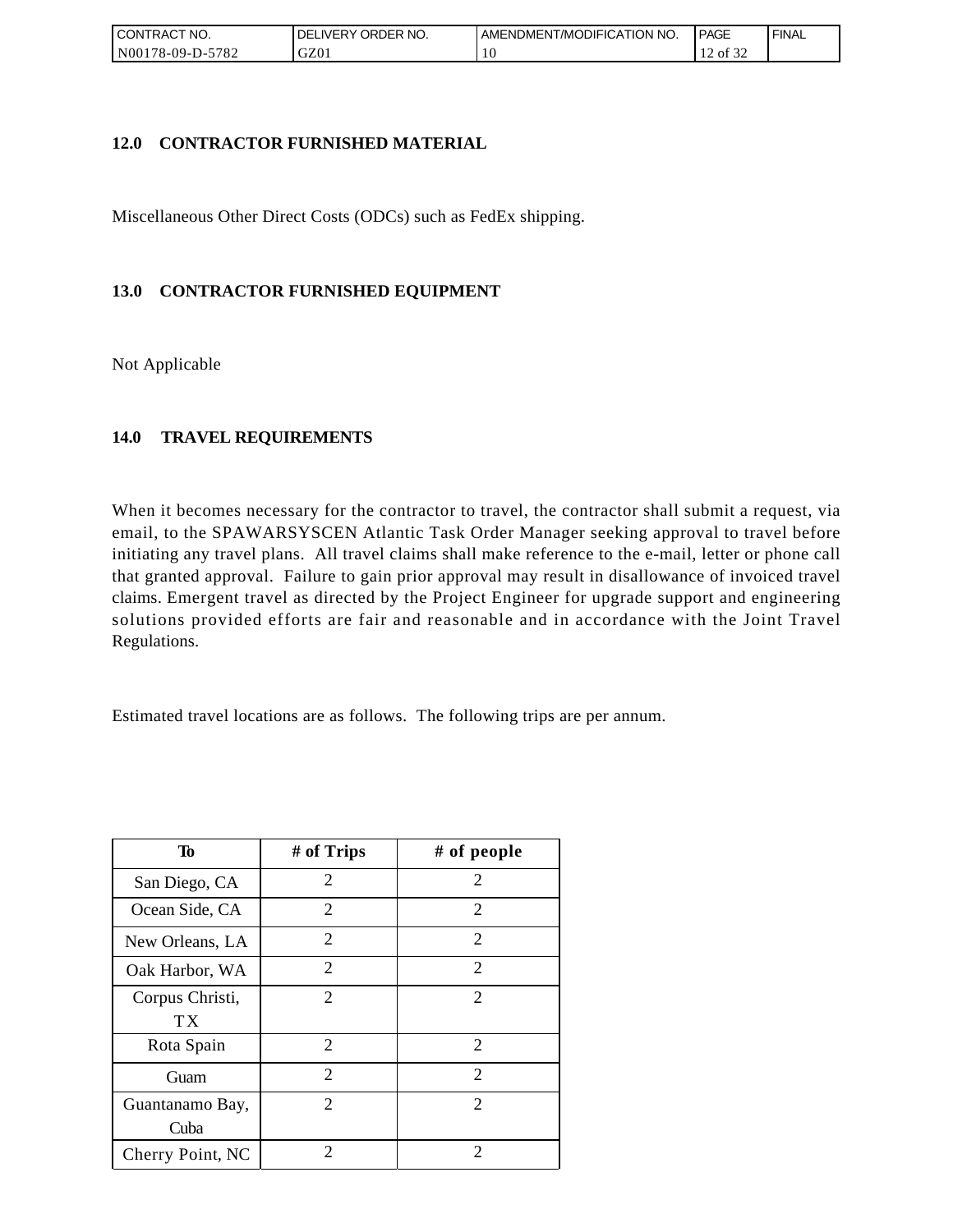| <b>CONTRACT NO.</b>               | ORDER<br>NO.<br><b>DELIVERY</b> | AMENDMENT/MODIFICATION NO. | <b>PAGE</b>                | ' FINAL |
|-----------------------------------|---------------------------------|----------------------------|----------------------------|---------|
| N001<br>5782<br>$3178 - 09 - D -$ | GZ01                            | ΔU.                        | $\sim$ $\sim$ $\sim$<br>0Ī |         |

| CONTRACT NO.                                                                   | DELIVERY ORDER NO.                                                                                                                                                                                                                                            |                | AMENDMEN |
|--------------------------------------------------------------------------------|---------------------------------------------------------------------------------------------------------------------------------------------------------------------------------------------------------------------------------------------------------------|----------------|----------|
| N00178-09-D-5782                                                               | GZ01                                                                                                                                                                                                                                                          | 10             |          |
|                                                                                |                                                                                                                                                                                                                                                               |                |          |
| Brenerton,                                                                     | 3                                                                                                                                                                                                                                                             | 2              |          |
| Washington                                                                     |                                                                                                                                                                                                                                                               |                |          |
| LeMoore,                                                                       | 2                                                                                                                                                                                                                                                             | 2              |          |
| California                                                                     |                                                                                                                                                                                                                                                               |                |          |
| Sigonella, Italy                                                               | $\overline{2}$                                                                                                                                                                                                                                                | $\overline{2}$ |          |
| Naples, Italy                                                                  | $\overline{2}$                                                                                                                                                                                                                                                | $\overline{2}$ |          |
| Okinawa, Japan                                                                 | $\overline{2}$                                                                                                                                                                                                                                                | 2              |          |
| Pensacola, FL                                                                  | 3                                                                                                                                                                                                                                                             | 2              |          |
| 29 Palms, CA                                                                   | 3                                                                                                                                                                                                                                                             | $\overline{c}$ |          |
| Bethesda,                                                                      | 6                                                                                                                                                                                                                                                             | $\overline{2}$ |          |
| Maryland                                                                       |                                                                                                                                                                                                                                                               |                |          |
| Yokosuka, Japan                                                                | $\overline{2}$                                                                                                                                                                                                                                                | $\overline{2}$ |          |
| Jakarta, Indonesia                                                             | 2                                                                                                                                                                                                                                                             | $\overline{2}$ |          |
| Cairo, Egypt                                                                   | 2                                                                                                                                                                                                                                                             | 2              |          |
| Pearl Harbor, HI                                                               | $\overline{2}$                                                                                                                                                                                                                                                | 2              |          |
| Lima, Peru                                                                     | $\overline{2}$                                                                                                                                                                                                                                                | 2              |          |
| a.<br>b.<br>$\mathbf{C}$ .<br>d.<br>e.<br>f.<br>White Papers - CDRL A006<br>g. | Conference, Meeting Minutes and Presentation Reports a<br>Technical Reports as required - CDRL A002<br>Monthly Status Reports - CDRL A003<br>Monthly Financial Reports - CDRL A004<br>Weekly Activity Reports (WAR) - CDRL A005<br>NOC Operations - CDRL A007 |                |          |
| h.                                                                             | Network Architecture Analysis Design as required – CDI                                                                                                                                                                                                        |                |          |
|                                                                                | Type of Technical Reports - A002                                                                                                                                                                                                                              |                |          |
| <b>NOC</b> Operations                                                          | Network Architecture Analysis Design                                                                                                                                                                                                                          |                |          |
| <b>Mitigation Reports</b>                                                      |                                                                                                                                                                                                                                                               |                |          |
| <b>SSAA Gap Analysis</b>                                                       |                                                                                                                                                                                                                                                               |                |          |
|                                                                                |                                                                                                                                                                                                                                                               |                |          |

### **15.0 DELIVERABLES**

- a. Conference, Meeting Minutes and Presentation Reports as required CDRL A001
- b. Technical Reports as required CDRL A002
- c. Monthly Status Reports CDRL A003
- d. Monthly Financial Reports CDRL A004
- e. Weekly Activity Reports (WAR) CDRL A005
- f. White Papers CDRL A006
- g. NOC Operations CDRL A007
- h. Network Architecture Analysis Design as required CDRL A008

| <b>Type of Technical Reports – A002</b> |  |  |
|-----------------------------------------|--|--|
| <b>NOC</b> Operations                   |  |  |
| Network Architecture Analysis Design    |  |  |
| <b>Mitigation Reports</b>               |  |  |
| <b>SSAA Gap Analysis</b>                |  |  |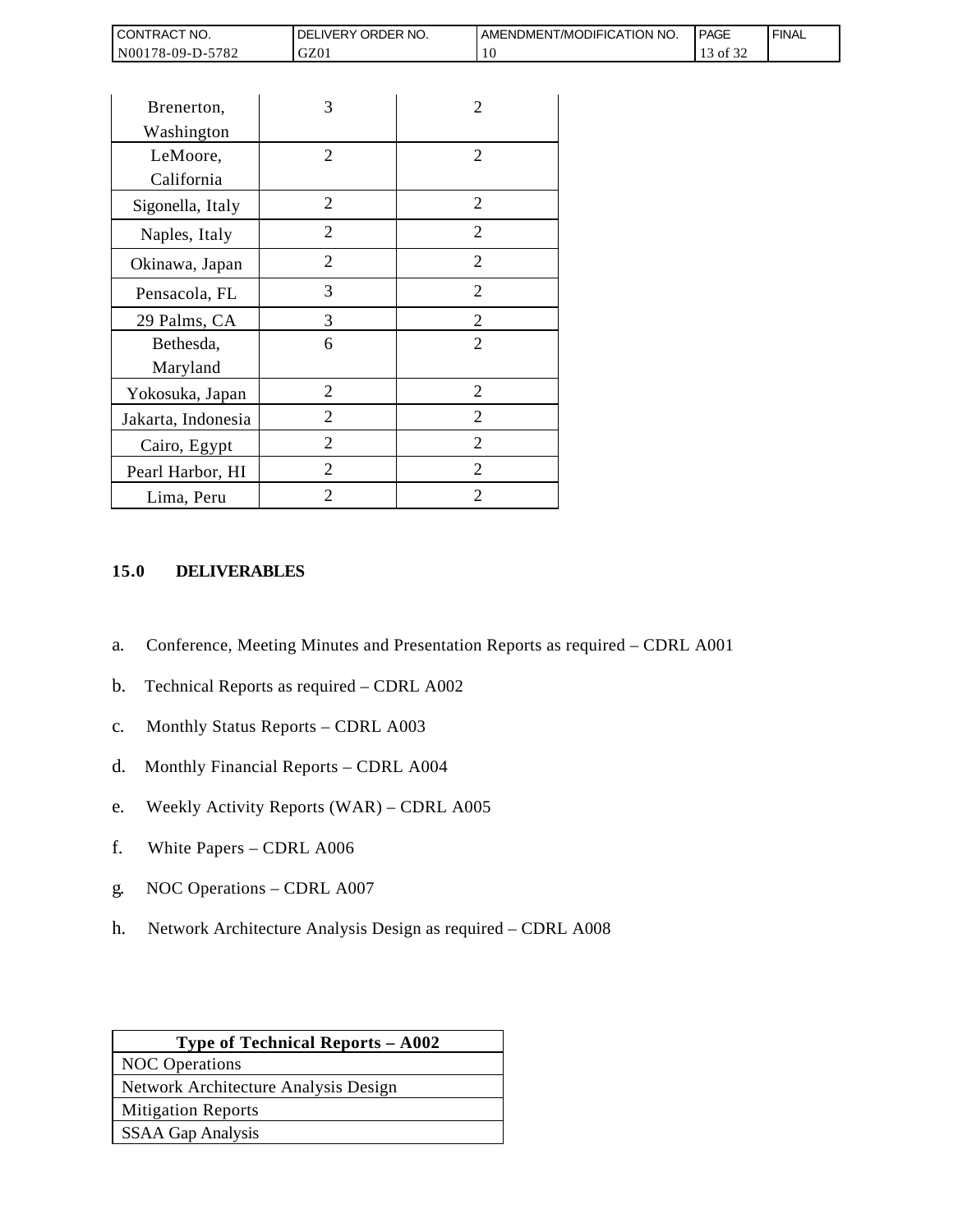| I CONTRACT NO.   | ' ORDER NO.<br>_IVERY<br>DELI | AMENDMENT/MODIFICATION NO. | <b>PAGE</b> | ' FINAL |
|------------------|-------------------------------|----------------------------|-------------|---------|
| N00178-09-D-5782 | GZ01                          | . U                        | ΟĪ<br>ے ر   |         |

#### **16.0 WORKLOAD ESTIMATE**

The following workload data is provided for informational purposes only to assist you in estimating the price of this Contract.

Number of man-hours: 121,408 per year

Other Direct Costs: \$300,000 per year

#### C-313 SECURITY REQUIREMENTS (DEC 1999)

The work to be performed under this contract as delineated in the DD Form 254, Attachment No. 2 [Contracting officer insert attachment number] involves access to and handling of classified material up to and including Secret.

In addition to the requirements of the FAR 52.204-2 "Security Requirements" clause, the Contractor shall appoint a Security Officer, who shall (1) be responsible for all security aspects of the work performed under this contract, (2) assure compliance with the National Industry Security Program Operating Manual (DODINST 5220.22M), and (3) assure compliance with any written instructions from the Security Officer Code OA1, SPAWAR Systems Center Charleston, P.O. Box 190022, North Charleston, SC 29419-9022.

#### C-315 WORKWEEK (DEC 1999)

(a) All or a portion of the effort under this contract will be performed on a Government installation. The normal workweek for Government employees at SPAWAR Systems Center Charleston and its Detachments is Monday through Friday 0730 to 1600. Work at this Government installation, shall be performed by the contractor within the normal workweek unless differing hours are specified on the individual task orders. Following is a list of holidays observed by the Government:

Name of Holiday Time of Observance

New Year's Day 1 January

Martin Luther King Jr. Day Third Monday in January

President's Day Third Monday in February

Memorial Day Last Monday in May

Independence Day 4 July

Labor Day First Monday in September

Columbus Day Second Monday in October

Veteran's Day 11 November

Thanksgiving Day Fourth Thursday in November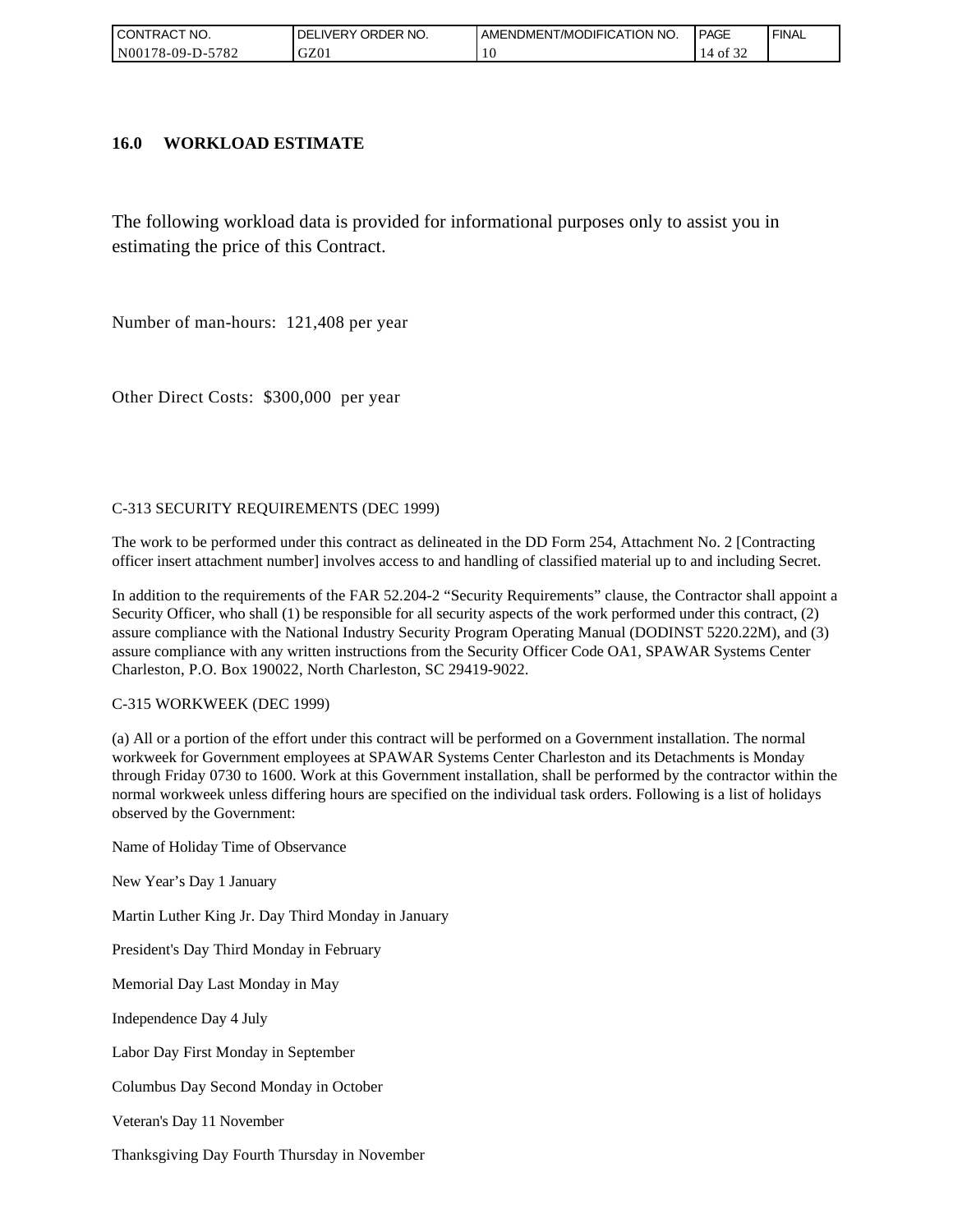| <b>CONTRACT NO.</b> | NO.<br><b>DELIVERY ORDER</b> | AMENDMENT/MODIFICATION NO. | <b>PAGE</b>       | ' FINAL |
|---------------------|------------------------------|----------------------------|-------------------|---------|
| N00178-09-D-5782    | GZ01                         | 1 U                        | 0.25<br>ΟĪ<br>ے ر |         |

Christmas Day 25 December

(b) If any of the above holidays occur on a Saturday or a Sunday, then such holiday shall be observed by the Contractor in accordance with the practice as observed by the assigned Government employees at the using activity.

(c) If the Contractor is prevented from performance as the result of an Executive Order or an administrative leave determination applying to the using activity, such time may be charged to the contract as direct cost provided such charges are consistent with the Contractor's accounting practices.

(d) This contract does not allow for payment of overtime during the normal workweek for employees who are not exempted from the Fair Labor Standards Act unless expressly authorized by the Ordering Officer. Under Federal regulations the payment of overtime is required only when an employee works more than 40 hours in a normal week period.

### C-317 NOTICE TO CONTRACTOR OF CERTAIN DRUG DETECTION PROCEDURES (DEC 1999)

(a) Pursuant to Navy policy applicable to both Government and contractor personnel, measures will be taken to prevent the introduction and utilization of illegal drugs and related paraphernalia into Government Work areas.

(b) In furtherance of the Navy's drug control program, unannounced periodic inspections of the following nature may be conducted by installation security authorities:

(1) Routine inspection of contractor occupied work spaces.

(2) Random inspections of vehicles on entry or exit, with drug detection dog teams as available, to eliminate them as a safe haven for storage of or trafficking in illegal drugs.

(3) Random inspections of personnel possessions on entry or exit from the installation.

(c) When there is probable cause to believe that a contractor employee on board a naval installation has been engaged in use, possession or trafficking of drugs, the installation authorities may detain said employee until the employee can be removed from the installation, or can be released to the local authorities having jurisdiction.

(d) Trafficking in illegal drug and drug paraphernalia by contract employees while on a military vessel/installation may lead to possible withdrawal or downgrading of security clearance, and/or referral for prosecution by appropriate law enforcement authorities.

(e) The contractor is responsible for the conduct of employees performing work under this contract and is, therefore, responsible to assure that employees are notified of these provisions prior to assignment.

(f) The removal of contractor personnel from a Government vessel or installation as a result of the drug offenses shall not be cause for excusable delay, nor shall such action be deemed a basis for an equitable adjustment to price, delivery or other provisions of this contract.

#### C-718 ACCESSIBILITY OF ELECTRONIC AND INFORMATION TECHNOLOGY (JUN 2001)

(a) Each Electronic and Information Technology (EIT) supply or service provided under this contract shall comply with the EIT Accessibility Standards listed below:

[The Contracting Officer shall consult with the program office to determine which standards listed in subsection (a) apply and shall check all applicable standards prior to issuing the solicitation.]

\_\_36 C.F.R. § 1194.21 (Software Applications and operating systems

\_\_36 C.F.R. § 1194.22 (Web-based and internet information and applications)

\_\_36 C.F.R. § 1194.23 (Telecommunications products)

\_\_36 C.F.R. § 1194.24 (Video and multimedia products)

\_\_36 C.F.R. § 1194.25 (Self contained, closed products)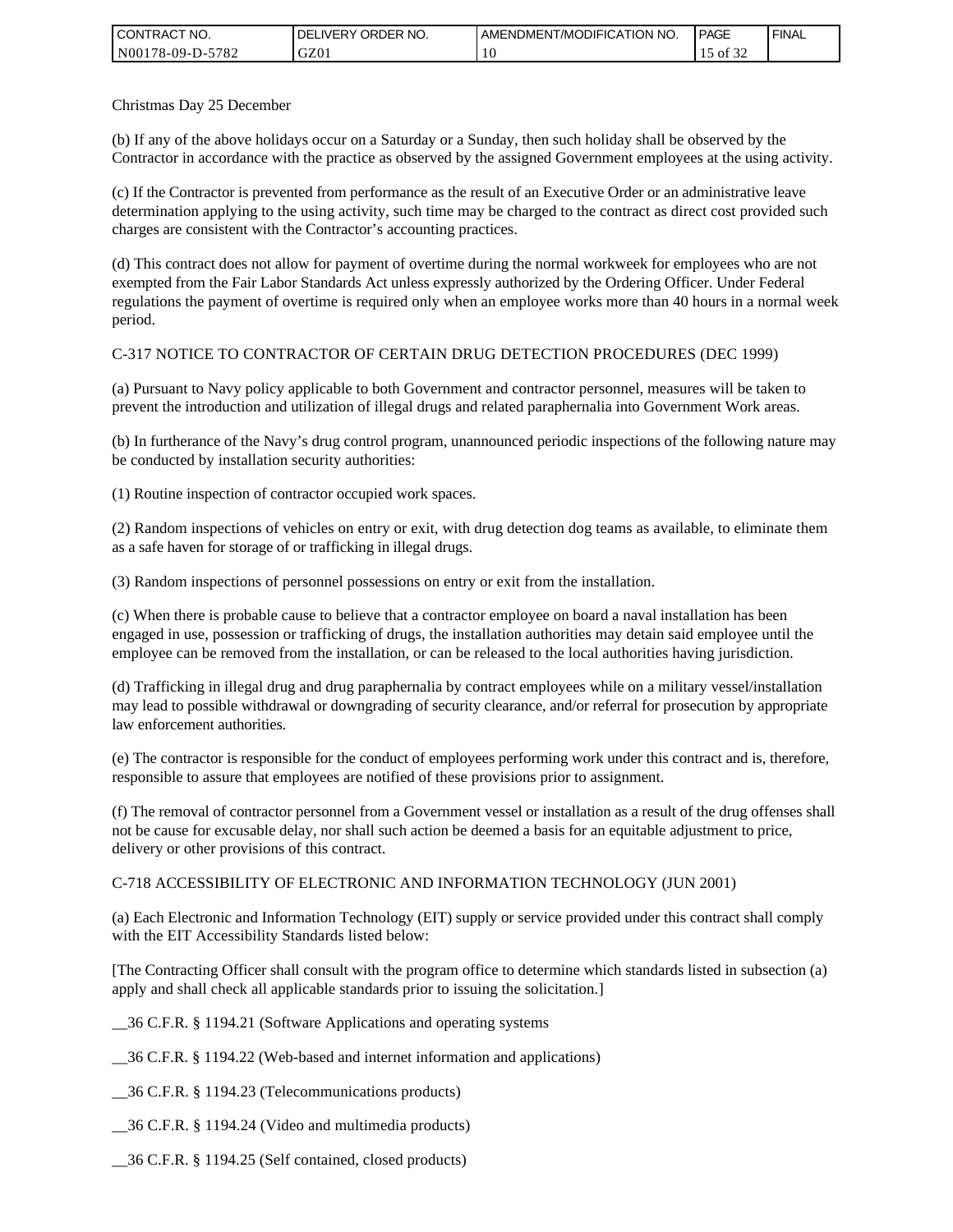| <b>CONTRACT NO.</b>   | ORDER<br>NO.<br><b>DELIVERY</b> | AMENDMENT/MODIFICATION NO. | <b>PAGE</b> | ' FINAL |
|-----------------------|---------------------------------|----------------------------|-------------|---------|
| N00178-09-D-5<br>5782 | GZ01                            | . U                        | 16 of 1     |         |

\_\_36 C.F.R. § 1194.26 (Desktop and portable computers)

In addition, each EIT supply or service provided under this contract shall comply with 36 C.F.R. § 1194.31 (Functional performance criteria) and 36 C.F.R. § 1194.41 (Information, documentation, and support).

(b) If the Contracting Officer determines that any supply or service delivered under this contract does not comply with the EIT Accessibility Standards, the Contracting Officer will notify the Contractor in writing accordingly. If the Contractor fails to promptly correct or replace the nonconforming products or services with conforming products or services within the delivery schedule contained in the contract, the Government will have the rights and remedies contained in the contract.

(End of specification)

#### C-719 EXEMPTION FROM ELECTRONIC AND INFORMATION TECHNOLOGY ACCESSIBILITY REQUIREMENTS (JUN 2001)

(a) The Government has determined that the following exemption(s) to the Electronic and Information Technology (EIT) Accessibility Standards (36 C.F.R. § 1194) are applicable to this procurement:

\_\_\_\_ The EIT to be provided under this contract has been designated as a National Security System.

The EIT acquired by the contractor is incidental to this contract.

\_\_\_\_ The EIT to be provided under this contract would require a fundamental alteration in the nature of the product or its components in order to comply with the EIT Accessibility Standards.

\_\_\_\_ The EIT to be provided under this contract will be located in spaces frequented only by service personnel for maintenance, repair, or occasional monitoring of equipment.

\_\_\_\_ Compliance with the EIT Accessibility Standards would impose an undue burden on the agency.

The EIT to be provided under this contract is purchased in accordance with FAR Subpart 13.2 prior to January 1, 2003.

(b) Notwithstanding that an exemption exists, the Contractor may furnish supplies or services provided under this contract that comply with the EIT Accessibility Standards (36 C.F.R. § 1194).

#### C-720 PERFORMANCE BASED REVIEW AND ACCEPTANCE PROCEDURES

This is a performance based order, as defined in FAR Part 37.6. Contractor performance will be reviewed in accordance with the Quality Assurance Plan as follows:

#### QUALITY ASSURANCE PLAN

(1) Objective: The purpose of this plan is to provide a quality assurance plan for the services contracted under this Task Order. This plan provides a basis for the Task Order Manager (TOM) to evaluate the quality of the contractor's performance. The oversight provided for in this plan, and the remedy established, will help ensure that service levels are of high quality throughout the task order term.

(2) Performance Standards:

a. The deliverables under this task order will be consistently technically accurate.

b. The services delivered under this task order will be consistently of high quality.

c. The contractor's cost control efforts under this task order will be consistently effective (applicable to cost reimbursement task orders).

d. The contractor will be consistently responsive to Government customers in its performance of this task order.

e. For the purposes of this plan, "consistently" is defined as "generally holding true", "persistently over time", and/or "overall uniformly".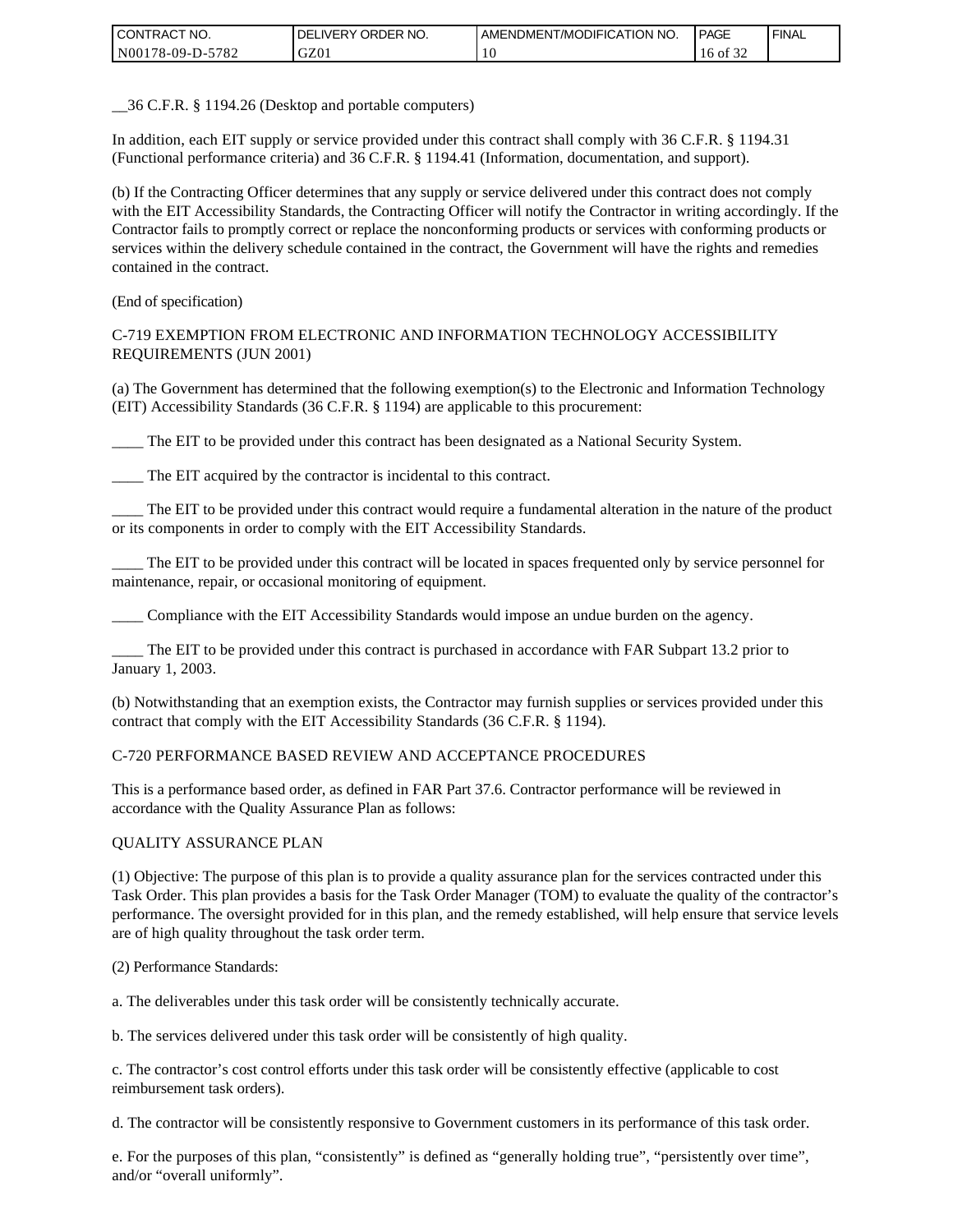| I CONTRACT NO.   | ORDER NO.<br><b>DELIVERY</b> | AMENDMENT/MODIFICATION NO. | <b>PAGE</b> | ' FINAL |
|------------------|------------------------------|----------------------------|-------------|---------|
| N00178-09-D-5782 | GZ0 <sub>1</sub>             | 10                         | 0.25<br>ΟĪ  |         |

(3) Evaluation Methods: The TOM will conduct performance evaluations based on the standards in paragraph 2 above using the following technique:

a. During the performance period of the task order, the TOM will continually and proactively monitor contractor efforts and obtain input from other Government personnel with performance oversight functions to ascertain the level of compliance with the Performance Standards.

b. Every 12 months after the effective date of the task order, the TOM will prepare a Task Order Performance Evaluation (TOPE) documenting the results of the efforts performed under paragraph 3.a. above.

c. The TOM will upload the TOPE to the SeaPort Portal.

(4) Remedy

a. If the annual Performance Evaluation indicates that the contractor has not met one or more of the Performance Standards, the following negative remedy becomes effective: the TOM will submit a negative TOPE on the SeaPort Portal for the applicable Performance Standard.

b. This is a significant negative remedy as the TOPE is a key part of the Performance Monitoring process which:

i. Provides input to the annual Contractor Performance Assessment Report (CPAR); and

ii. Determines the contractor's ability to earn term extensions to its basic SeaPort-e contract in accordance with the Award Term provisions contained therein.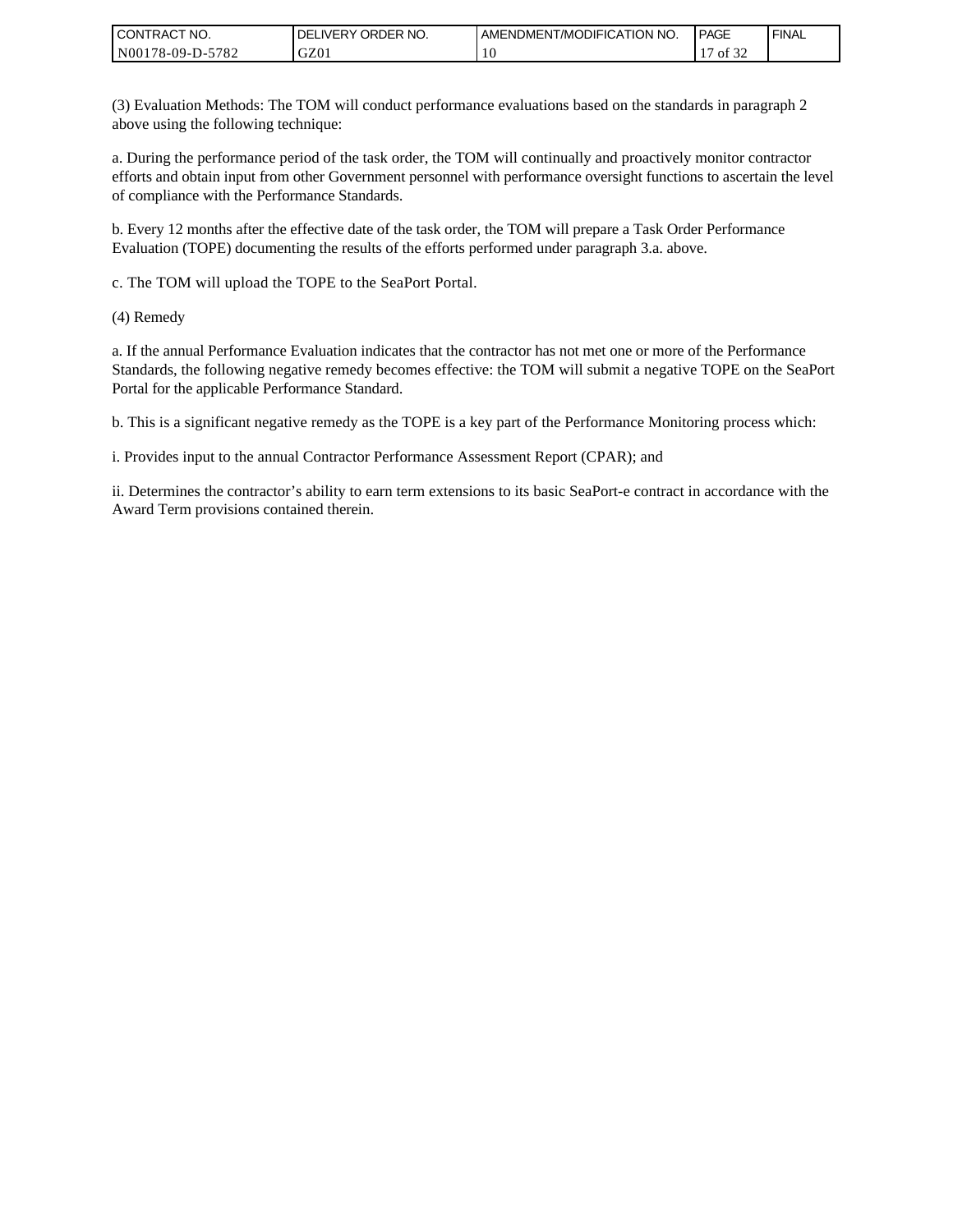| 'NO.<br><b>CONTRACT</b>                      | ORDER NO.<br>DE<br><b>IVERY</b> | AMENDMENT/MODIFICATION NO. | <b>PAGE</b>           | <b>FINAL</b> |
|----------------------------------------------|---------------------------------|----------------------------|-----------------------|--------------|
| 5700<br>N00178-09-L<br>D-:<br>$'$ O $\angle$ | GZ01                            |                            | $\sim$<br>` OI<br>-24 |              |

# **SECTION D PACKAGING AND MARKING**

SHIP TO INFORMATION:

See Section G - Task Order Manager

Packaging and Marking shall be in accordance with Section D of the SeaPort-e Multiple Award IDIQ contract.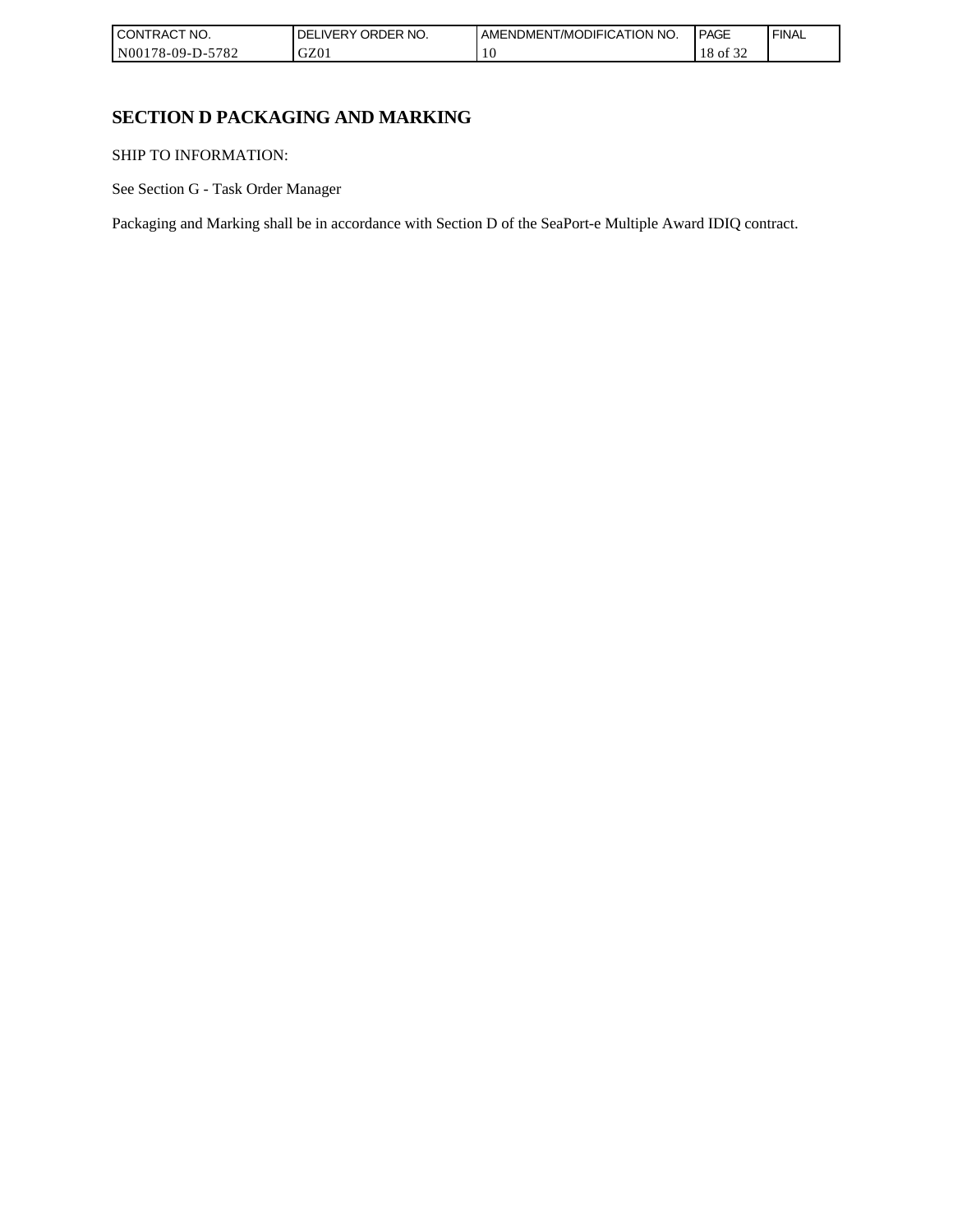| I CONTRACT NO.   | ORDER NO.<br><b>DELIVERY</b> | AMENDMENT/MODIFICATION NO. | <b>PAGE</b>       | ' FINAL |
|------------------|------------------------------|----------------------------|-------------------|---------|
| N00178-09-D-5782 | GZ0 <sub>1</sub>             | 10                         | 0.25<br>1 Q<br>0Ī |         |

# **SECTION E INSPECTION AND ACCEPTANCE**

E-303 INSPECTION AND ACCEPTANCE- - DESTINATION (JAN 2002)

Inspection and acceptance of the services to be furnished hereunder shall be made at destination by the Task Order Manager or his duly authorized representative.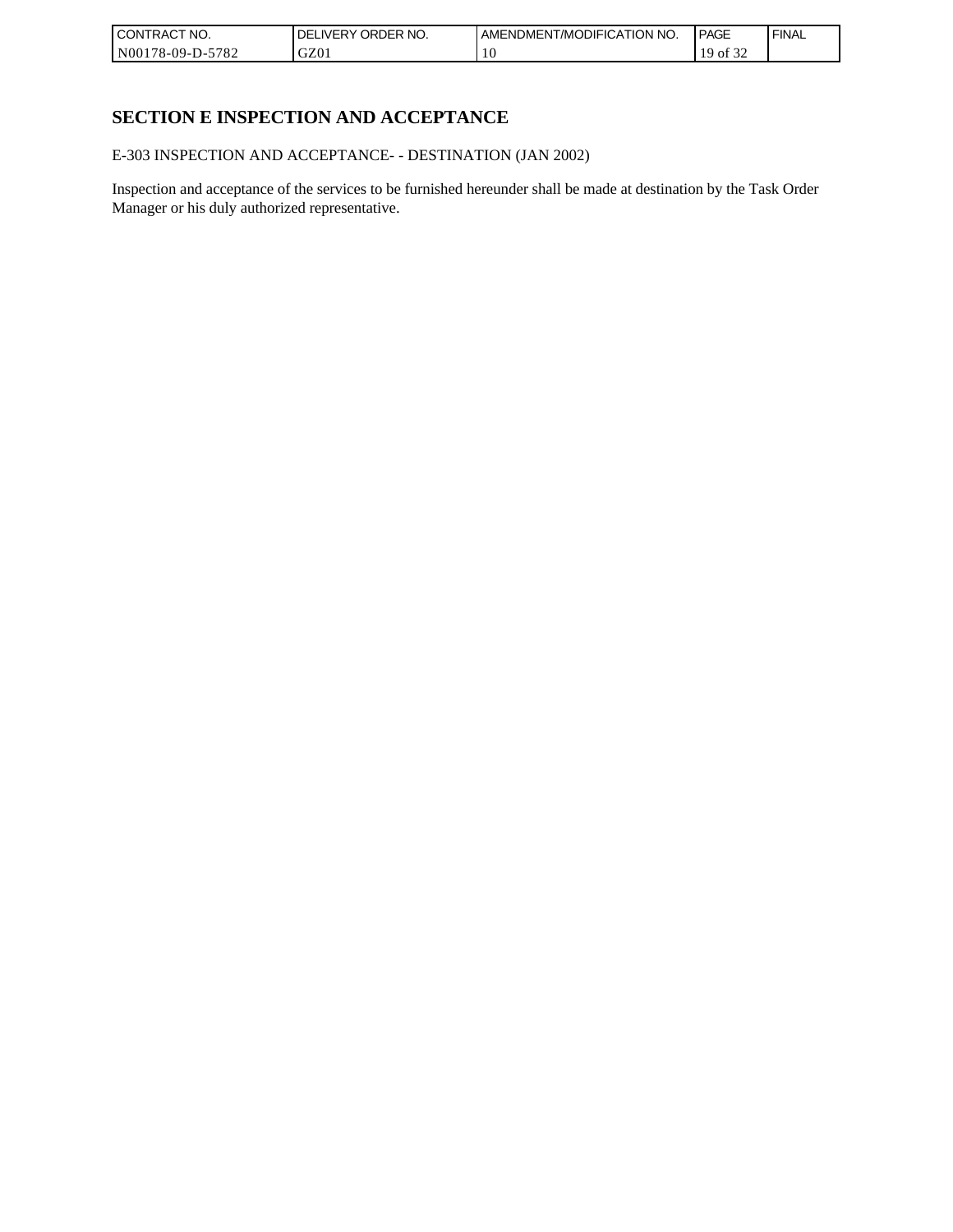| CONTRACT NO.               | ORDER<br>NO.<br><b>DELIVERY</b> | AMENDMENT/MODIFICATION NO. | PAGE                                      | <b>FINAL</b> |
|----------------------------|---------------------------------|----------------------------|-------------------------------------------|--------------|
| $-5782$<br>  N00178-09-D-5 | GZ01                            | 1 U                        | $\sim$ $\sim$ $\sim$<br>20<br>' of<br>ے ر |              |

### **SECTION F DELIVERABLES OR PERFORMANCE**

The periods of performance for the following Items are as follows:

| 4001 | $1/11/2012 - 1/10/2013$ |
|------|-------------------------|
| 4002 | $9/11/2012 - 9/10/2013$ |
| 4003 | $9/11/2013 - 9/10/2014$ |
| 6001 | $1/11/2012 - 1/10/2013$ |
| 6002 | $9/11/2012 - 9/10/2013$ |
| 6003 | $9/11/2013 - 9/10/2014$ |

CLIN - DELIVERIES OR PERFORMANCE

The periods of performance for the following Items are as follows:

| 4001 | $1/11/2012 - 1/10/2013$ |
|------|-------------------------|
| 4002 | $9/11/2012 - 9/10/2013$ |
| 4003 | $9/11/2013 - 9/10/2014$ |
| 6001 | $1/11/2012 - 1/10/2013$ |
| 6002 | $9/11/2012 - 9/10/2013$ |
| 6003 | $9/11/2013 - 9/10/2014$ |

The periods of performance for the following Option Items are as follows:

| 4004 | $9/11/2014 - 9/10/2015$ |
|------|-------------------------|
| 4005 | $9/11/2015 - 9/12/2016$ |
| 6004 | $9/11/2014 - 9/10/2015$ |
| 6005 | $9/11/2015 - 9/10/2016$ |

Services to be performed hereunder will be provided at (insert specific address and building etc.)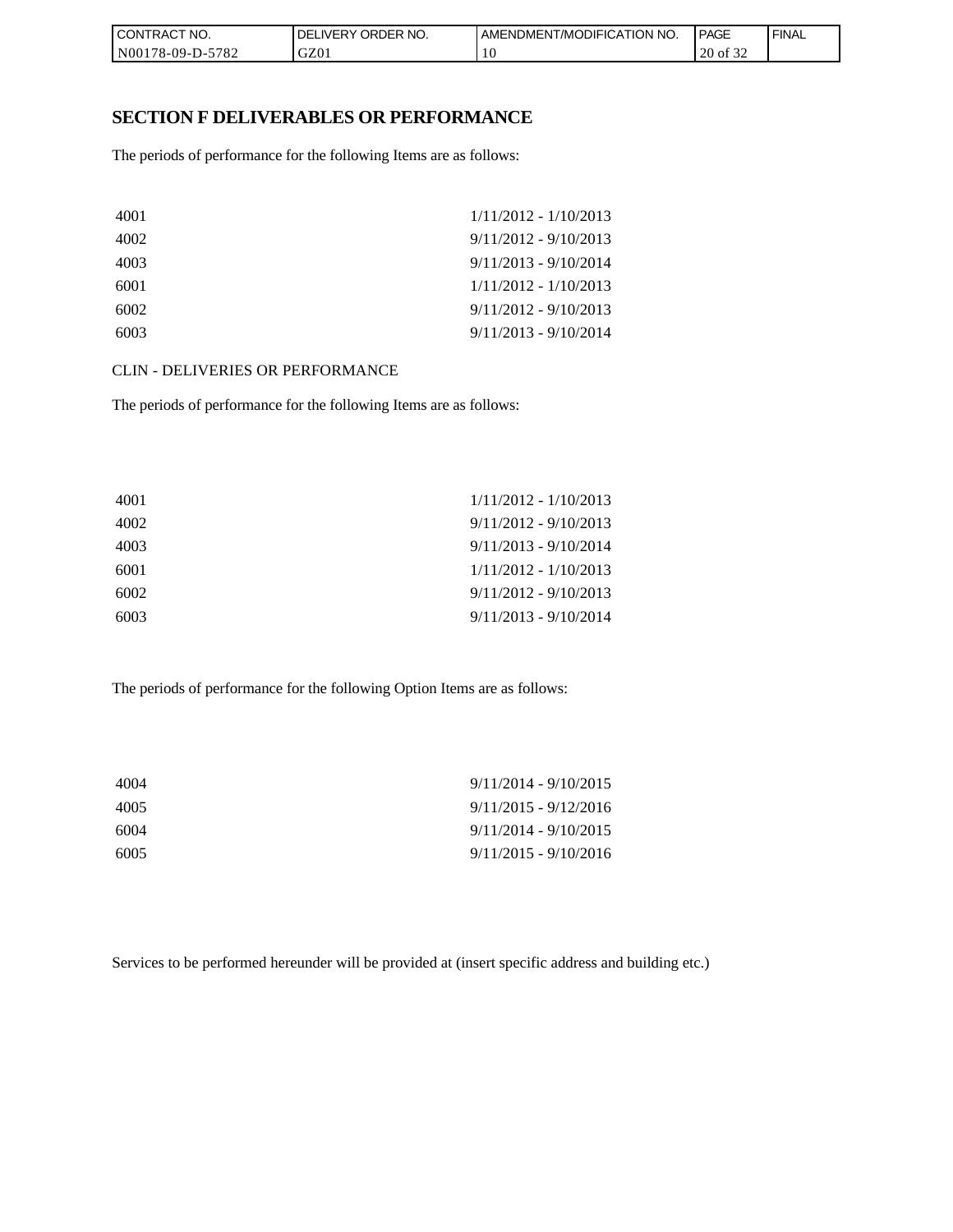| l CON<br>TRACT NO.                     | ORDER NO.<br><b>IVERY</b><br>DELI | AMENDMENT/MODIFICATION NO. | <b>PAGE</b> | ' FINAL |
|----------------------------------------|-----------------------------------|----------------------------|-------------|---------|
| 5782<br>N001<br>*78-09-D- <sub>~</sub> | GZ0 <sub>1</sub>                  | 10                         | ΟĪ<br>∠⊥    |         |

## **SECTION G CONTRACT ADMINISTRATION DATA**

Task Order Manager Cinnamon Buelk, 58200 P. O. Box 19022 North Charleston, SC 29419-9022 [cinnamon.buelk@navy.mil](mailto:cinnamon.buelk@navy.mil) 843-218-

3810G-314 TYPE OF CONTRACT (DEC 1999)

This is a CPFF task order.

# G-317 INVOICING INSTRUCTIONS FOR SERVICES USING WIDE AREA WORK FLOW (WAWF) (JAN 2007)

(a) Invoices for services rendered under this task order shall be submitted electronically through the Wide Area Work Flow-Receipt and Acceptance (WAWF). The contractor shall submit invoices for payment per contract terms. The Government shall process invoices for payment per contract terms.

(b) The vendor shall have their CAGE Code activated by calling 1-866-618-5988. Once activated, the vendor shall self-register at the WAWF website at [https://wawf.eb.mil.](https://wawf.eb.mil/) Vendor training is available on the internet at [https://wawftraining.eb.mil.](https://wawftraining.eb.mil/) Additional support can be accessed by calling the Navy WAWF Assistance Line at 1-800-559-9293.

(c) Back-up documentation can be included and attached to the invoice in WAWF. Attachments created with any Microsoft Office product, or Adobe (.pdf files), is attachable to the invoice in WAWF.

(d) A separate invoice will be prepared no more frequently than every two weeks. Do not combine the payment claims for services provided under this contract.

(e) The following information is provided for completion of the invoice in WAWF:

| Invoice Type        | <b>Cost Vouchers</b>             |
|---------------------|----------------------------------|
| Issued by           | N65236                           |
| Admin by            | Code S2404A DCMA MANASSAS        |
| <b>DCAA</b> Auditor | Code DCAA Branch Office          |
| Service Approver    | Code S2404A DCMA MANASSAS        |
| Pay by              | Code HQ0338 DFAS COLUMBUS CENTER |

Pursuant to the requirement at DFARS PGI 204.7108, Payment Instructions (d) (12) none of the standard payment instructions identified in paragraphs (d)(1) through (11) of this section are appropriate, the Payment instructions below provide a significantly better reflection of how funds will be expended in support of contract performance.

INVOICING AND PAYMENT INSTRUCTIONS FOR MULTIPLE ACCOUNTING CLASSIFICATION CITATIONS

Consistent with task order clause 5252.232-9206, Segregation of Costs, the contractor shall segregate and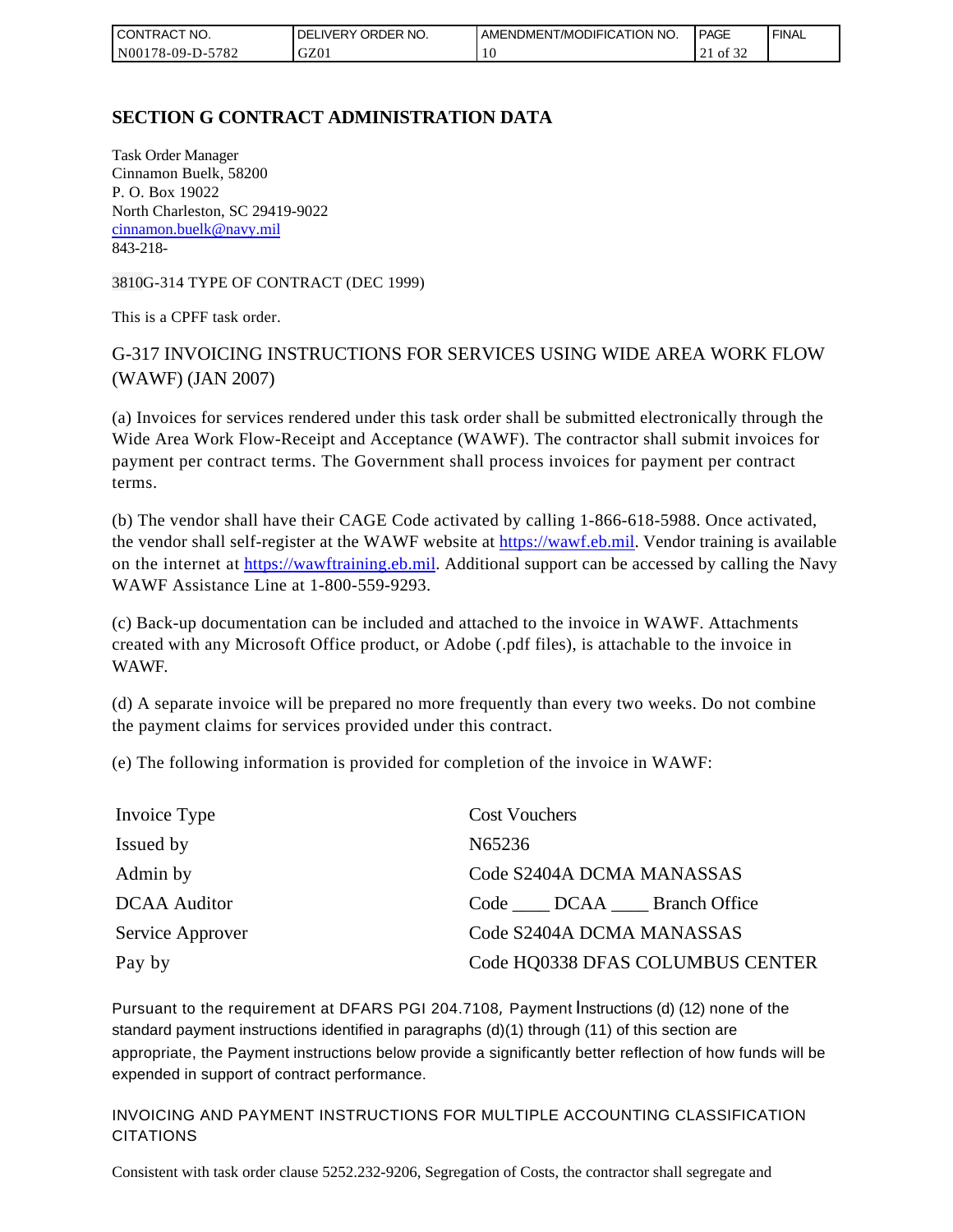| CONTRACT NO.               | ORDER NO.<br>DEI<br>_IVERY | I AMENDMENT/MODIFICATION NO. | <b>PAGE</b>                         | ' FINAL |
|----------------------------|----------------------------|------------------------------|-------------------------------------|---------|
| $-5782$<br>  N00178-09-D-5 | GZ01                       | 0                            | $\sim$ $\sim$<br>$\sim$<br>22 of 32 |         |

accumulate costs for the performance of this task order by the appropriate Accounting Classification Reference Number (ACRN). The contractor's invoice shall identify the appropriate Contract and Task Order numbers. For the work performed, invoiced costs shall be associated to the Contract Line Item Number (CLIN), the Contract Subline Item (SLIN), and the specific ACRN. Invoices submitted to the paying office that do not comply with this requirement will be returned to the contractor for resubmission. The contractor shall provide an electronic copy of each invoice to the Task Order Manager at the time of submission to DCAA/DFAS. The paying office will disburse funds in strict compliance with the amounts invoiced by CLIN/SLIN/ACRN.

#### ACTIVITY OMBUDSMAN

The SPAWAR Ombudsman for this Task Order is:

Name: Code: 8.6.2 Address: PO Box 190022, N. Charleston, SC 29419 Phone: (843) 218-5115 Email: Accounting Data SLINID PR Number Amount -------- ---------------------- ---------------------400101 1300239279 25000.00 LLA : AA 970130.1212D 2012 010 1 010400807793-1 884 257.22 DRAM 26316 044226 Standard Number: DRAM 26316/AA NWA: 100000579665 0060 ALL TASKS IN THE PWS BASE Funding 25000.00 Cumulative Funding 25000.00 MOD 01 400102 1300286595 270000.00  $T.T.A$  : AB 9720130 1212 201 2 010 1 010100 80 7700-1 884 257.31 P RM 22085 Standard Number: PRM 22085/AA NWA: 100000579674 0060 ALL TASKS 600101 1300286595 10000.00 LLA : AB 9720130 1212 201 2 010 1 010100 80 7700-1 884 257.31 P RM 22085 Standard Number: PRM 22085/AA NWA: 100000579674 0060 ODCS MOD 01 Funding 280000.00 Cumulative Funding 305000.00 MOD 02 400201 1300298860 1865000.00 LLA : AC 9720130.18P2 252 46896 0 068688 2D JTF42 468962 1H303Q Standard Number: N4689612MPJTF42/AA NWA: 100000742221 0060 TASK MCIS CNDSP 600201 1300298860 20000.00 LLA : AC 9720130.18P2 252 46896 0 068688 2D JTF42 468962 1H303Q Standard Number: N4689612MPJTF42/AA NWA: 100000742221 0060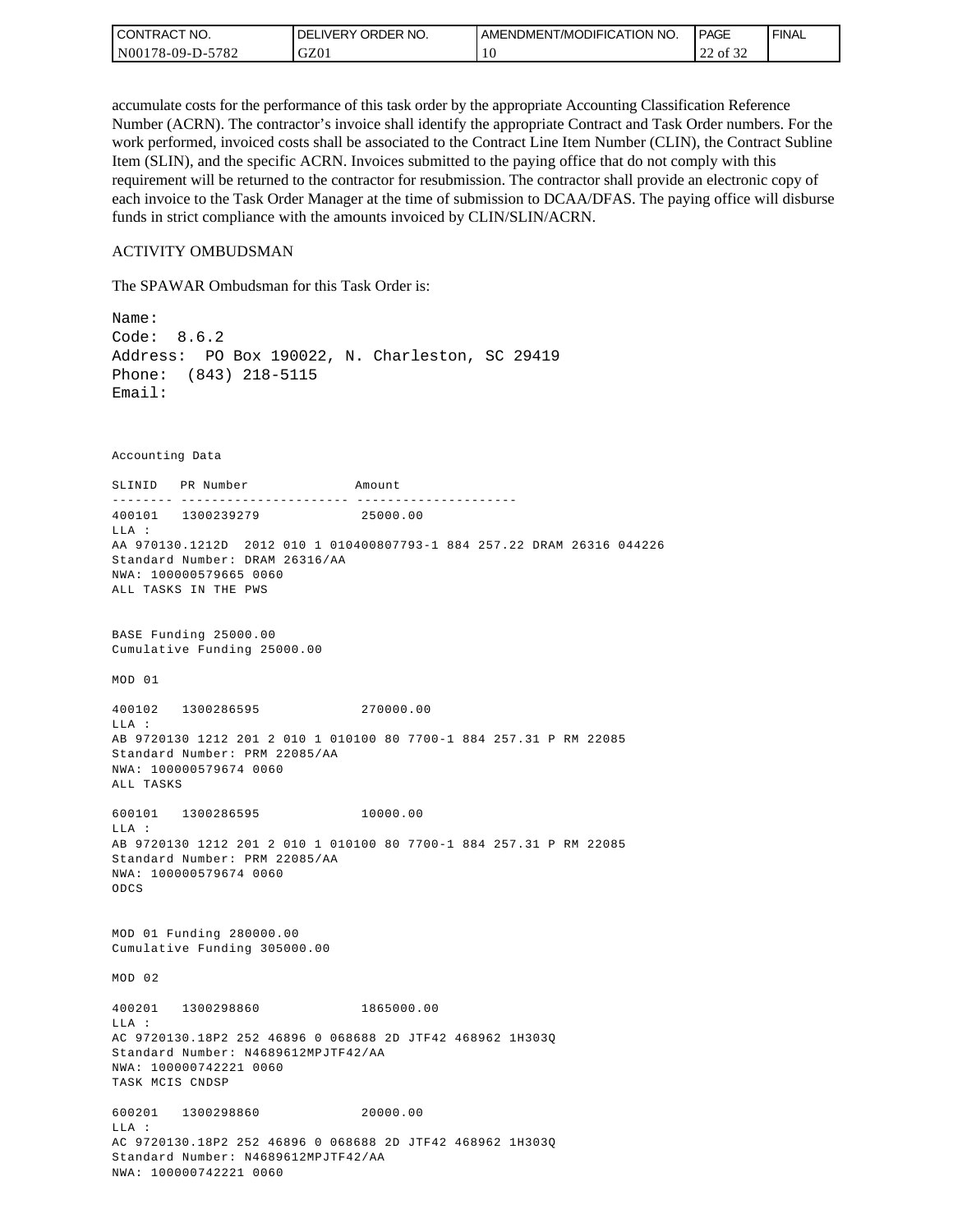ODCS TASK MCIS CNDSP MOD 02 Funding 1885000.00 Cumulative Funding 2190000.00 MOD 03 400202 1300319971 272477.34 LLA : AD 970130.1313D 2013 0101010400807793-1884 257.31 PRM 3347 044226 Standard Number: PRM 33474 NWA: 100000773020 0060 MOD 03 Funding 272477.34 Cumulative Funding 2462477.34 MOD 04 400203 1300332147 185367.00  $T.T.A$  : AE 9730130 1884 201 3 010 1 010400 80 7793-1 884 257.31 P RM 34293 044226 Standard Number: PRM 34293 NWA: 100000809878 0060 TASK MCIS NETTOPS MOD 04 Funding 185367.00 Cumulative Funding 2647844.34 MOD 05 Funding 0.00 Cumulative Funding 2647844.34 MOD 06 400204 1300354996 150000.00 LLA : AG 970130.1313D 2013 0101010400807793-1884 275.31 PRM35086 044226 Standard Number: PMR 35086 NWA:100000832927-0060 TASK MCIS NETTOPS 400205 1300354996 125000.00 LLA : AH 970130.1313D 2013 0101010400807793-1884 275.31 PRM35050 044226 Standard Number: PRM 35050 NWA: 100000832928-0060 TASK MCIS NETTOPS 600202 1300354996 5000.00 LLA : AH 970130.1313D 2013 0101010400807793-1884 275.31 PRM35050 044226 Standard Number: PRM 35050 NWA: 100000832928-0060 ODCS MCIS NETTOPS MOD 06 Funding 280000.00 Cumulative Funding 2927844.34 MOD 07 Funding 0.00 Cumulative Funding 2927844.34 MOD 08 400301 1300373150 1700000.00 LLA : CONTRACT NO. N00178-09-D-5782 DELIVERY ORDER NO. GZ01 AMENDMENT/MODIFICATION NO. 10 **PAGE**  23 of 32 FINAL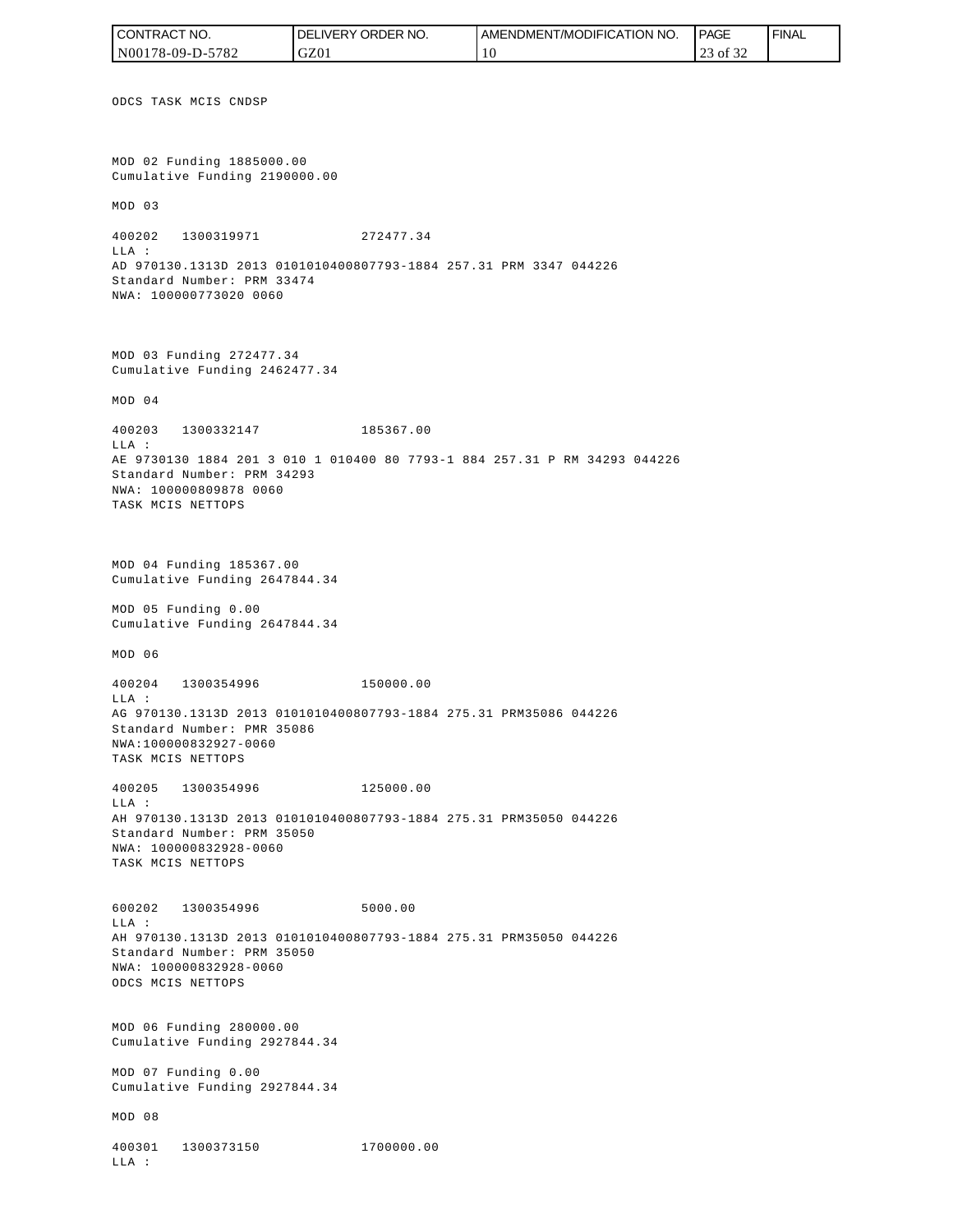| I CONTRACT NO.   | <b>I DELIVERY ORDER NO.</b> | I AMENDMENT/MODIFICATION NO. | <b>PAGE</b> | <b>FINAL</b> |
|------------------|-----------------------------|------------------------------|-------------|--------------|
| N00178-09-D-5782 | GZ01                        | 1 U                          | of 32       |              |

AJ 9730130 18P2 253 46896 0 068688 2D PJTF38 4689631H304Q Standard Number: N4689613MPJTF38 NWA: 100000831524-0060 MCIS NETTOPS

400302 1300373150 180000.00 LLA : AK 9730130 1884 010 10104 0 080779 3 257.31 PRM36219 044226 Standard Number: PRM 36219 NWA: 100000852592-0060 MCIS NETTOPS

400303 1300373150 50000.00 LLA : AL 9730130 1884 010 10104 0 080779 3 257.31 PRM36229 044226 Standard Number: PRM 36229 NWA: 100000852590-0060 MCIS NETTOPS

600301 1300373150 9215.99 LLA : AJ 9730130 18P2 253 46896 0 068688 2D PJTF38 4689631H304Q

MOD 08 Funding 1939215.99 Cumulative Funding 4867060.33

MOD 09 Funding 0.00 Cumulative Funding 2927844.34

MOD 10 Funding 0.00 Cumulative Funding 4867060.33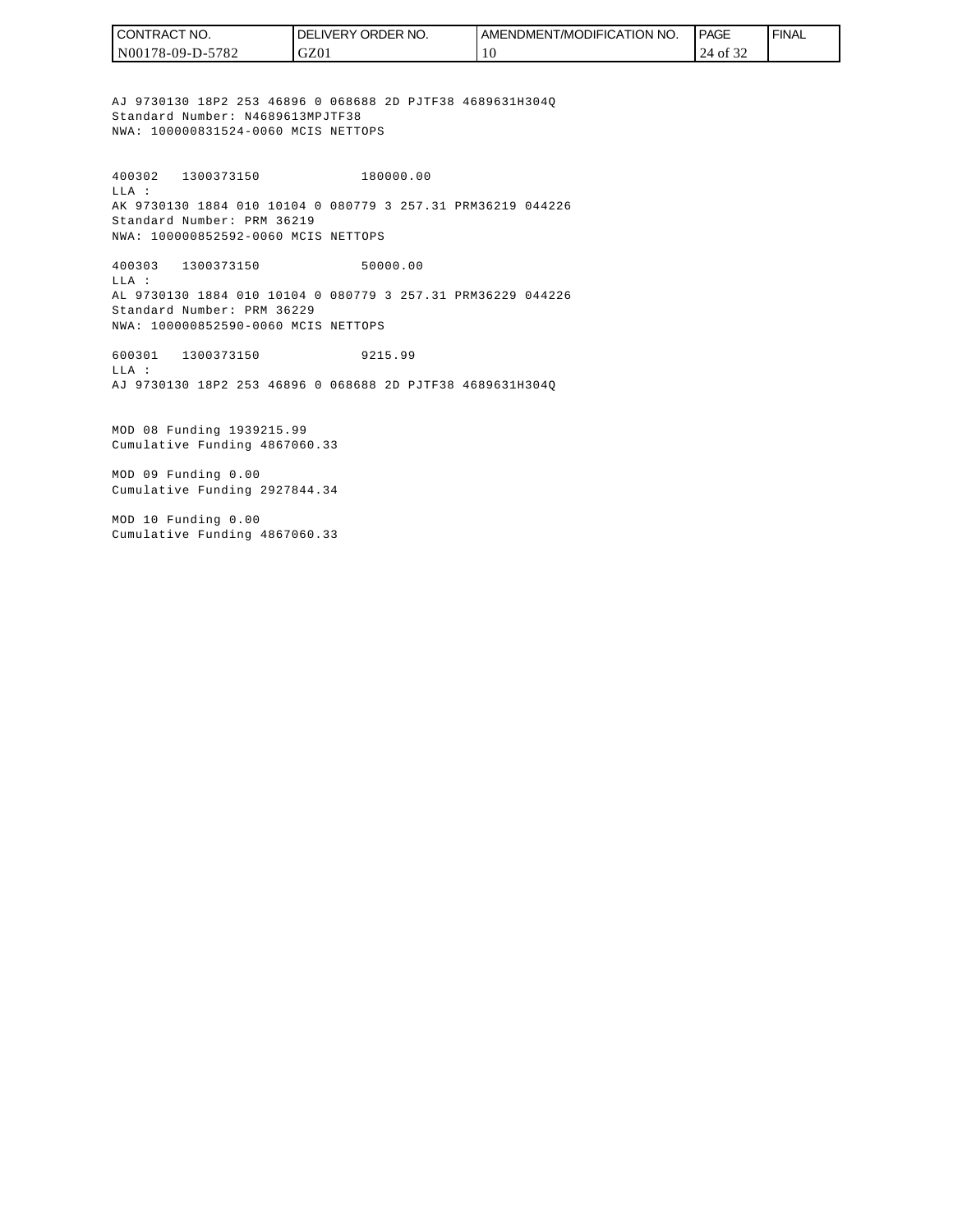| CONTRACT NO.            | ORDER NO.<br><b>DELIVERY</b> | AMENDMENT/MODIFICATION NO. | <b>PAGE</b>    | ' FINAL |
|-------------------------|------------------------------|----------------------------|----------------|---------|
| 5782<br>  N00178-09-D-5 | GZ01                         | 10                         | ΟĪ<br>ے ر<br>ت |         |

# **SECTION H SPECIAL CONTRACT REQUIREMENTS**

#### 5252.232-9206 SEGREGATION OF COSTS (DEC 2003)

(a) The Contractor agrees to segregate costs incurred under this task order at the lowest level of performance, either task or subtask, rather than on a total task order basis, and to submit invoices reflecting costs incurred at that level. Invoices shall contain summaries of work charged during the period covered, as well as overall cumulative summaries by labor category for all work invoiced to date (if applicable), by line item, task or subtask.

(b) Where multiple lines of accounting are present, the ACRN preceding the accounting citation will be found in Section B and/or Section G. Payment of Contractor invoices shall be accomplished only by charging the ACRN that corresponds to the work invoiced.

(c) Except when payment requests are submitted electronically as specified in the clause at DFARS 252.232-7003, Electronic Submission of Payment Requests, one copy of each invoice or voucher will be provided, at the time of submission to DCAA, to the Task Order Manager.

#### H-350 REIMBURSEMENT OF TRAVEL COSTS (NOV 2005)

(a) Contractor Request and Government Approval of Travel

Any travel under this contract must be specifically requested in writing, by the contractor prior to incurring any travel costs. If this contract is a definite or indefinite delivery contract, then the written Government authorization will be by task/delivery orders issued by the Ordering Officer or by a modification to an issued task/delivery order. If this contract is not a definite or indefinite delivery contract, then the written Government authorization will be by written notice of approval from the Contracting Officer's Representative (COR). The request shall include as a minimum, the following:

- (1) Contract number
- (2) Date, time, and place of proposed travel
- (3) Purpose of travel and how it relates to the contract
- (4) Contractor's estimated cost of travel
- (5) Name(s) of individual(s) traveling and;
- (6) A breakdown of estimated travel and per diem charges.
- (b) General

(1) The costs for travel, subsistence, and lodging shall be reimbursed to the contractor only to the extent that it is necessary and authorized for performance of the work under this contract. The costs for travel, subsistence, and lodging shall be reimbursed to the contractor in accordance with the Federal Acquisition Regulation (FAR) 31.205-46, which is incorporated by reference into this contract. As specified in FAR 31.205-46(a) (2), reimbursement for the costs incurred for lodging, meals and incidental expenses (as defined in the travel regulations cited subparagraphs  $(b)(1)(i)$  through  $(b)(1)(iii)$  below) shall be considered to be reasonable and allowable only to the extent that they do not exceed on a daily basis the maximum per diem rates in effect at the time of travel as set forth in the following:

(i) Federal Travel Regulation prescribed by the General Services Administration for travel in the contiguous 48 United States;

(ii) Joint Travel Regulation, Volume 2, DoD Civilian Personnel, Appendix A, prescribed by the Department of Defense for travel in Alaska, Hawaii, The Commonwealth of Puerto Rico, and the territories and possessions of the United States; or

(iii) Standardized Regulations, (Government Civilians, Foreign Areas), Section 925, "Maximum Travel Per Diem Allowances in Foreign Areas" prescribed by the Department of State, for travel in areas not covered in the travel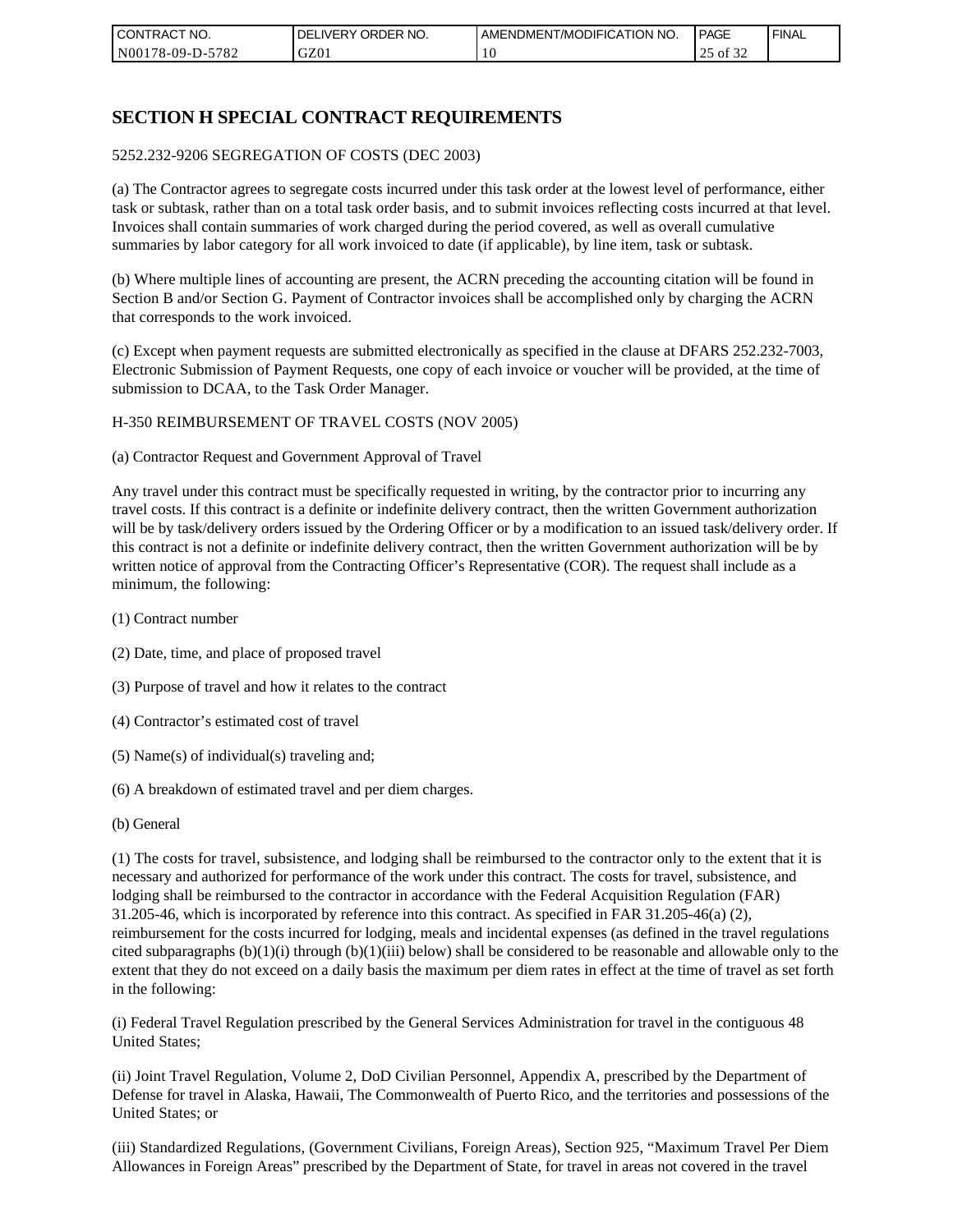| I CONTRACT NO.           | ' ORDER NO.<br><b>DELIVERY</b> | AMENDMENT/MODIFICATION NO. | <b>PAGE</b>         | ' FINAL |
|--------------------------|--------------------------------|----------------------------|---------------------|---------|
| N00178-09-D-5<br>$-5782$ | GZ01                           | ۰G                         | 26<br>$\cdot$ of 3. |         |

regulations cited in subparagraphs  $(b)(1)(i)$  and  $(b)(1)(ii)$  above.

(2) Personnel in travel status from and to the contractor's place of business and designated work site or vice versa, shall be considered to be performing work under the contract, and contractor shall bill such travel time at the straight (regular) time rate; however, such billing shall not exceed eight hours per person for any one person while in travel status during one calendar day.

(c) Per Diem

(1) The contractor shall not be paid per diem for contractor personnel who reside in the metropolitan area in which the tasks are being performed. Per diem shall not be paid on services performed at contractor's home facility and at any facility required by the contract, or at any location within a radius of 50 miles from the contractor's home facility and any facility required by this contract.

(2) Costs for subsistence and lodging shall be paid to the contractor only to the extent that overnight stay is necessary and authorized in writing by the Government for performance of the work under this contract per paragraph (a). When authorized, per diem shall be paid by the contractor to its employees at a rate not to exceed the rate specified in the travel regulations cited in FAR 31.205-46(a)(2) and authorized in writing by the Government. The authorized per diem rate shall be the same as the prevailing locality per diem rate.

(3) Reimbursement to the contractor for per diem shall be limited to payments to employees not to exceed the authorized per diem and as authorized in writing by the Government per paragraph (a). Fractional parts of a day shall be payable on a prorated basis for purposes of billing for per diem charges attributed to subsistence on days of travel. The departure day from the Permanent Duty Station (PDS) and return day to the PDS shall be 75% of the applicable per diem rate. The contractor shall retain supporting documentation for per diem paid to employees as evidence of actual payments, as required by the FAR 52.216-7 "Allowable Cost and Payment" clause of the contract.

#### (d) Transportation

(1) The contractor shall be paid on the basis of actual amounts paid to the extent that such transportation is necessary for the performance of work under the contract and is authorized in writing by the Government per paragraph (a).

(2) The contractor agrees, in the performance of necessary travel, to use the lowest cost mode commensurate with the requirements of the mission and in accordance with good traffic management principles. When it is necessary to use air or rail travel, the contractor agrees to use coach, tourist class or similar accommodations to the extent consistent with the successful and economical accomplishment of the mission for which the travel is being performed. Documentation must be provided to substantiate non-availability of coach or tourist if business or first class is proposed to accomplish travel requirements.

(3) When transportation by privately owned conveyance (POC) is authorized, the contractor shall be paid on a mileage basis not to exceed the applicable Government transportation rate specified in the travel regulations cited in FAR 31.205-46(a)(2) and is authorized in writing by the Government per paragraph (a).

(4) When transportation by privately owned (motor) vehicle (POV) is authorized, required travel of contractor personnel, that is not commuting travel, may be paid to the extent that it exceeds the normal commuting mileage of such employee. When an employee's POV is used for travel between an employee's residence or the Permanent Duty Station and one or more alternate work sites within the local area, the employee shall be paid mileage for the distance that exceeds the employee's commuting distance.

(5) When transportation by a rental automobile, other special conveyance or public conveyance is authorized, the contractor shall be paid the rental and/or hiring charge and operating expenses incurred on official business (if not included in the rental or hiring charge). When the operating expenses are included in the rental or hiring charge, there should be a record of those expenses available to submit with the receipt. Examples of such operating expenses include: hiring charge (bus, streetcar or subway fares), gasoline and oil, parking, and tunnel tolls.

#### (6) Definitions:

(i) "Permanent Duty Station" (PDS) is the location of the employee's permanent work assignment (i.e., the building or other place where the employee regularly reports for work.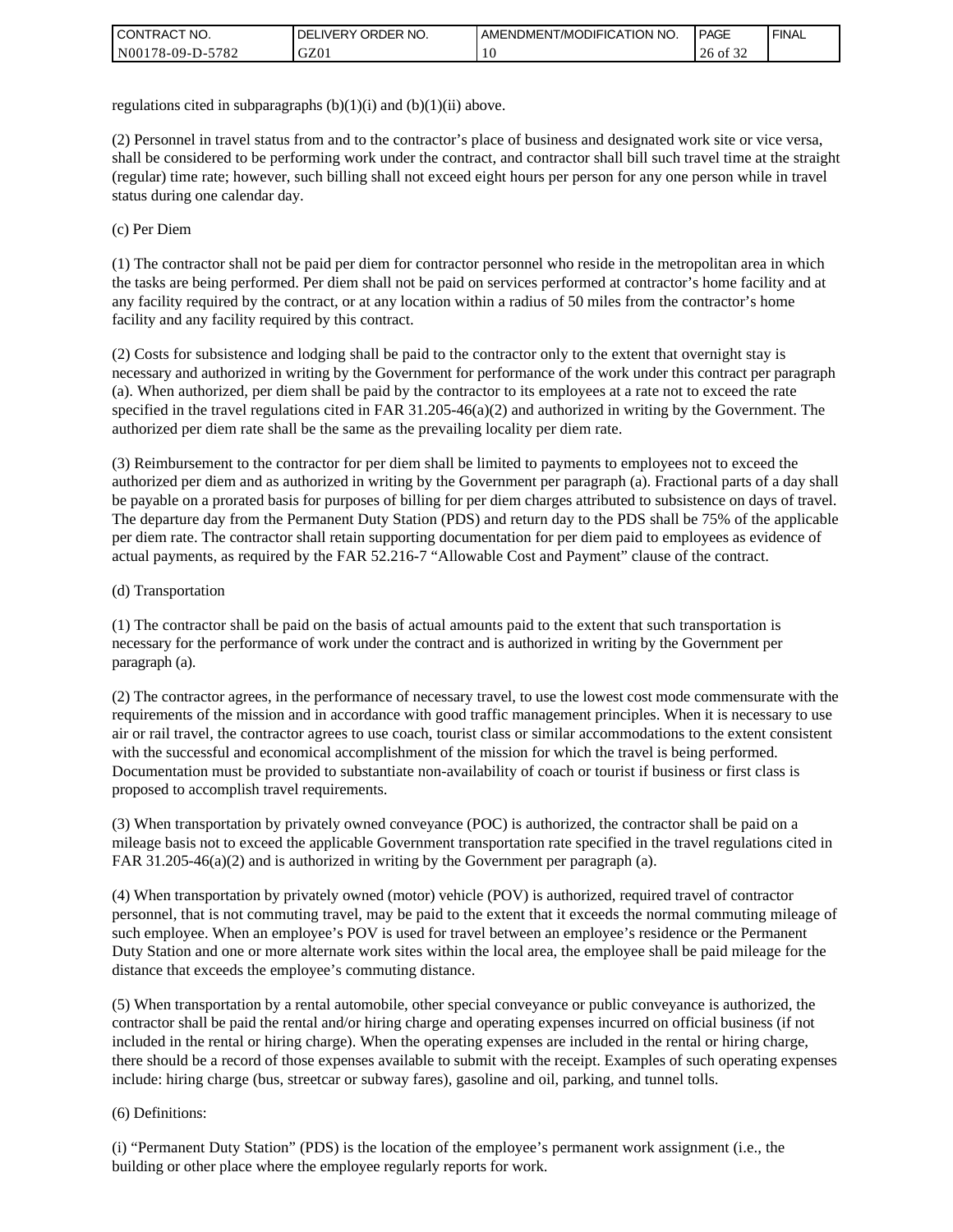| I CONTRACT NO.   | ' ORDER NO.<br><b>DELIVERY</b> | I AMENDMENT/MODIFICATION NO. | PAGE         | ' FINAL |
|------------------|--------------------------------|------------------------------|--------------|---------|
| N00178-09-D-5782 | GZ01                           | 0                            | of 32<br>ا ت |         |

(ii) "Privately Owned Conveyance" (POC) is any transportation mode used for the movement of persons from place to place, other than a Government conveyance or common carrier, including a conveyance loaned for a charge to, or rented at personal expense by, an employee for transportation while on travel when such rental conveyance has not been authorized/approved as a Special Conveyance.

(iii) "Privately Owned (Motor) Vehicle (POV)" is any motor vehicle (including an automobile, light truck, van or pickup truck) owned by, or on a long-term lease (12 or more months) to, an employee or that employee's dependent for the primary purpose of providing personal transportation, that:

(a) is self-propelled and licensed to travel on the public highways;

(b) is designed to carry passengers or goods; and

(c) has four or more wheels or is a motorcycle or moped.

(iv) "Special Conveyance" is commercially rented or hired vehicles other than a POC and other than those owned or under contract to an agency.

(v) "Public Conveyance" is local public transportation (e.g., bus, streetcar, subway, etc) or taxicab.

(iv) "Residence" is the fixed or permanent domicile of a person that can be reasonably justified as a bona fide residence.

EXAMPLE 1: Employee's one way commuting distance to regular place of work is 7 miles. Employee drives from residence to an alternate work site, a distance of 18 miles. Upon completion of work, employee returns to residence, a distance of 18 miles.

In this case, the employee is entitled to be reimbursed for the distance that exceeds the normal round trip commuting distance (14 miles). The employee is reimbursed for 22 miles (18 + 18 - 14 = 22).

EXAMPLE 2: Employee's one way commuting distance to regular place of work is 15 miles. Employee drives from residence to an alternate work site, a distance of 5 miles. Upon completion of work, employee returns to residence, a distance of 5 miles.

In this case, the employee is not entitled to be reimbursed for the travel performed (10 miles), since the distance traveled is less than the commuting distance (30 miles) to the regular place of work.

EXAMPLE 3: Employee's one way commuting distance to regular place of work is 15 miles. Employee drives to regular place of work. Employee is required to travel to an alternate work site, a distance of 30 miles. Upon completion of work, employee returns to residence, a distance of 15 miles.

In this case, the employee is entitled to be reimbursed for the distance that exceeds the normal round trip commuting distance (30 miles). The employee is reimbursed for 30 miles  $(15 + 30 + 15 - 30 = 30)$ .

EXAMPLE 4: Employee's one way commuting distance to regular place of work is 12 miles. In the morning the employee drives to an alternate work site (45 miles). In the afternoon the employee returns to the regular place of work (67 miles). After completion of work, employee returns to residence, a distance of 12 miles.

In this case, the employee is entitled to be reimbursed for the distance that exceeds the normal round trip commuting distance (24 miles). The employee is reimbursed for 100 miles  $(45 + 67 + 12 - 24 = 100)$ .

EXAMPLE 5: Employee's one way commuting distance to regular place of work is 35 miles. Employee drives to the regular place of work (35 miles). Later, the employee drives to alternate work site #1 (50 miles) and then to alternate work site #2 (25 miles). Employee then drives to residence (10 miles).

In this case, the employee is entitled to be reimbursed for the distance that exceeds the normal commuting distance (70 miles). The employee is reimbursed for 50 miles  $(35 + 50 + 25 + 10 - 70 = 50)$ .

EXAMPLE 6: Employee's one way commuting distance to regular place of work is 20 miles. Employee drives to the regular place of work (20 miles). Later, the employee drives to alternate work site #1 (10 miles) and then to alternate work site #2 (5 miles). Employee then drives to residence (2 miles).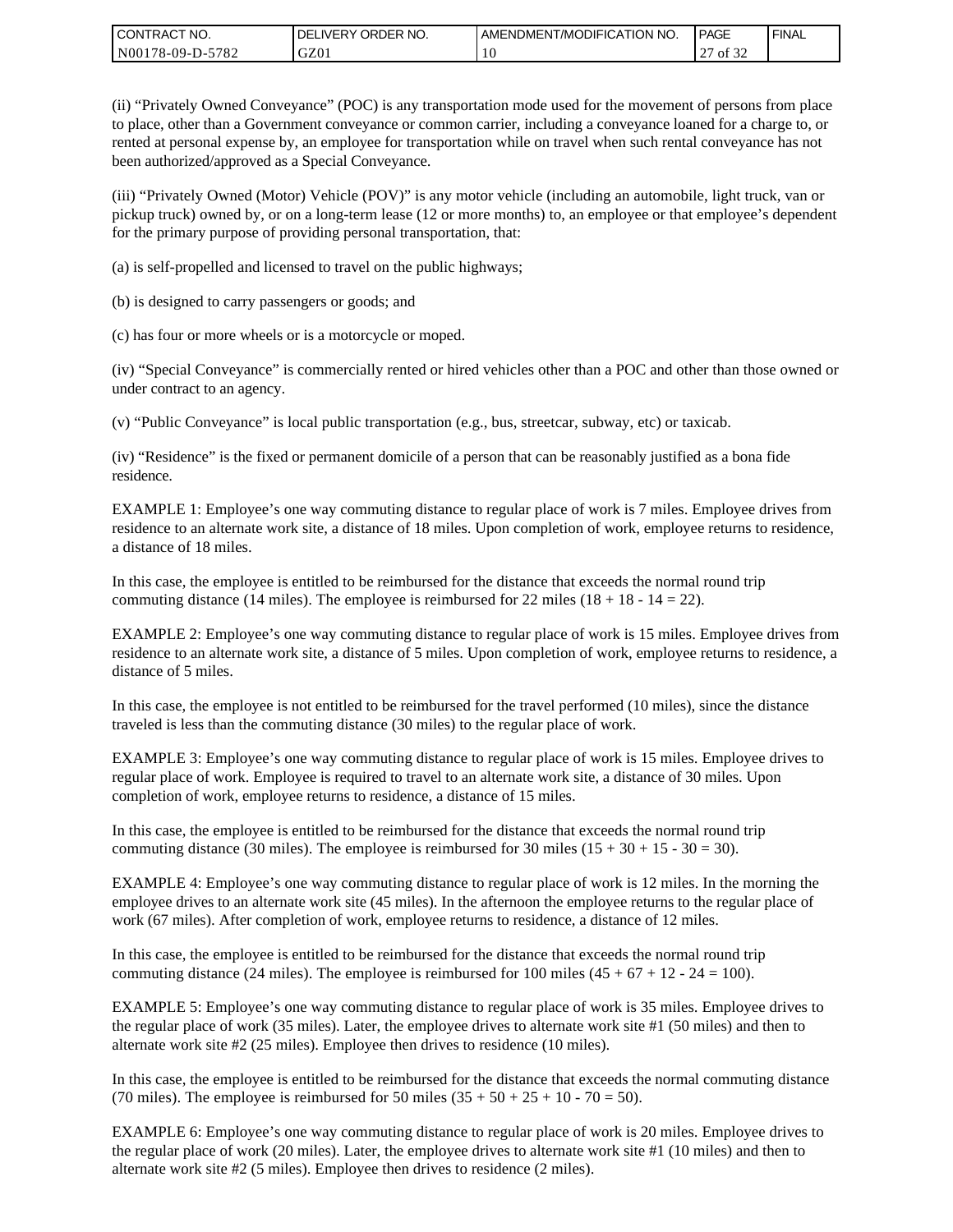| <b>CONTRACT NO.</b> | ' ORDER NO.<br><b>DELIVERY</b> | I AMENDMENT/MODIFICATION NO. | PAGE        | ' FINAL |
|---------------------|--------------------------------|------------------------------|-------------|---------|
| N00178-09-D-5782    | GZ01                           | 0                            | 28<br>of 32 |         |

In this case, the employee is not entitled to be reimbursed for the travel performed (37 miles), since the distance traveled is less than the commuting distance (40 miles) to the regular place of work.

#### H-355 CONTRACTOR IDENTIFICATION (DEC 1999)

(a) Contractor employees must be clearly identifiable while on Government property by wearing appropriate badges.

(b) Contractor employees are required to clearly identify themselves and the company they work for whenever making contact with Government personnel by telephone or other electronic means.

H-359 LIMITED RELEASE OF CONTRACTOR CONFIDENTIAL BUSINESS INFORMATION (CBI) (NOV 2003)

#### (a) Definition.

"Confidential business information," as used in this clause, is defined as all forms and types of financial, business, scientific, technical, economic, or engineering information, including patterns, plans, compilations, program devices, formulas, designs, prototypes, methods, techniques, processes, procedures, programs, or codes, whether tangible or intangible, and whether or how stored, compiled, or memorialized physically, electronically, graphically, photographically, or in writing if -- (1) the owner thereof has taken reasonable measures to keep such information secret, and (2) the information derives independent economic value, actual or potential from not being generally known to, and not being readily ascertainable through proper means by, the public. Confidential business information may include technical data as that term is defined in DFARS §§ 252.227-7013(a)(14),  $252.227-7015(a)(4)$ , and  $252.227-7018(a)(19)$ . It may also include computer software as that term is defined in DFARS §§ 252.227-7014(a)(4) and 252.227-7018(a)(4).

(b) The Space and Naval Warfare Systems Command (SPAWAR) may release to individuals employed by SPAWAR support contractors and their subcontractors confidential business information submitted by the contractor or its subcontractors pursuant to the provisions of this contract. Business information that would ordinarily be entitled to confidential treatment may be included in the information released to these individuals. Accordingly, by submission of a proposal or execution of this contract, the offeror or contractor and its subcontractors consent to a limited release of its confidential business information.

(c) Circumstances where SPAWAR may release the contractor's or subcontractors' confidential business information include the following:

(1) To other SPAWAR contractors and subcontractors, and their employees tasked with assisting SPAWAR in handling and processing information and documents in the administration of SPAWAR contracts, such as file room management and contract closeout.

(2) To SPAWAR contractors and subcontractors, and their employees tasked with assisting SPAWAR in accounting support services, including access to cost-reimbursement vouchers.

(3) To SPAWAR contractors and subcontractors, and their employees tasked with assisting SPAWAR in crafting performance work statements, assisting with the evaluation of task order cost/technical proposals and assembling performance metrics information.

(d) SPAWAR recognizes its obligation to protect the contractor and its subcontractors from competitive harm that could result from the release of such information. SPAWAR will permit the limited release of confidential business information under paragraphs  $(c)(1)$ ,  $(c)(2)$  and  $(c)(3)$  only under the following conditions:

(1) SPAWAR determines that access is required by other SPAWAR contractors and their subcontractors to perform the tasks described in paragraphs  $(c)(1)$ ,  $(c)(2)$  and  $(c)(3)$ ,

(2) Access to confidential business information is restricted to individuals with a bona fide need to possess,

(3) Contractors, their subcontractors, and their employees who are granted access to confidential business information have signed an appropriate non-disclosure agreement requiring them to provide the same level of protection to confidential business information that would be provided by SPAWAR employees,

(4) Contractors and their subcontractors having access to confidential business information have agreed under their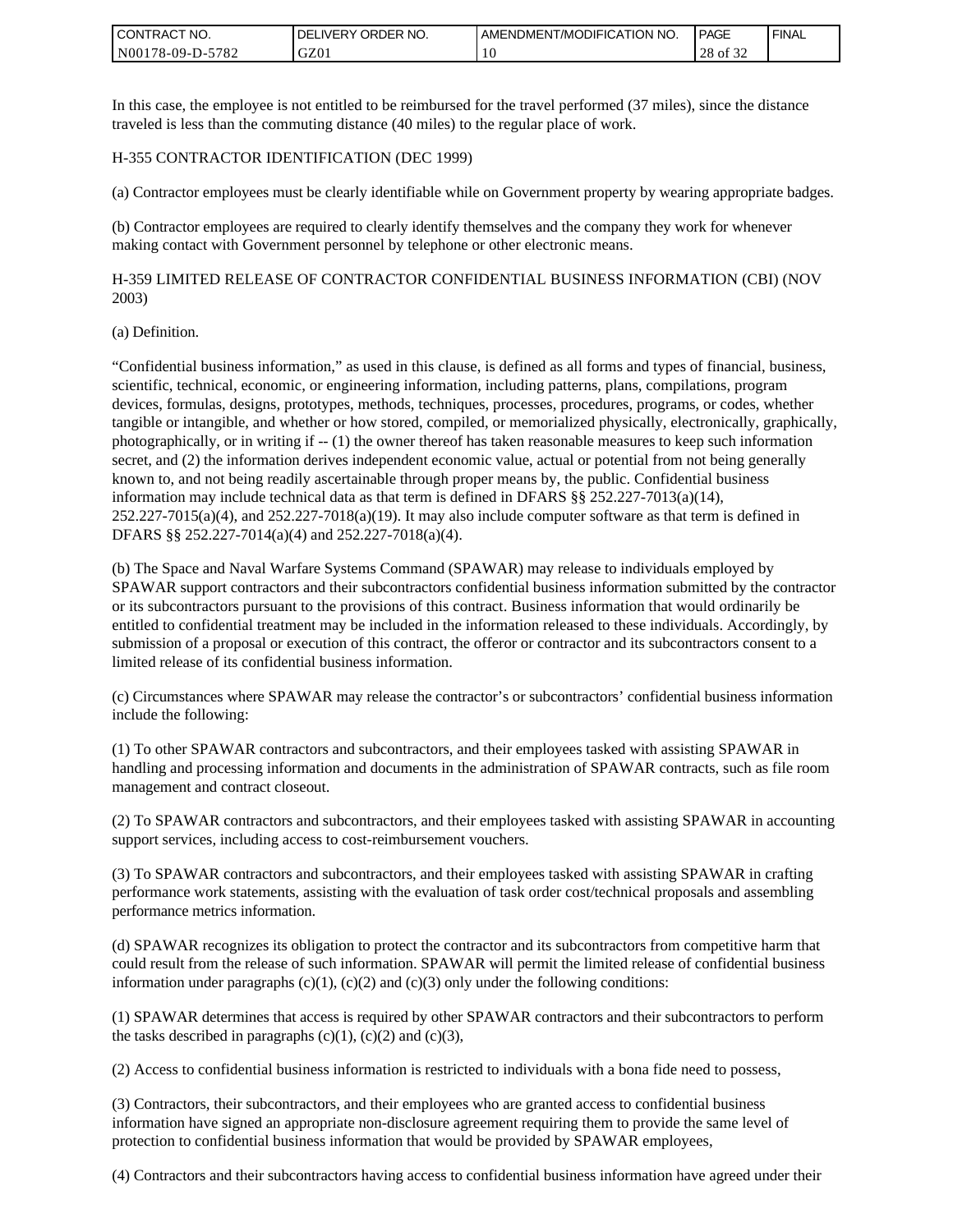| <b>CONTRACT NO.</b> | ' ORDER NO.<br><b>DELIVERY</b> | AMENDMENT/MODIFICATION NO. | <b>PAGE</b>                    | ' FINAL |
|---------------------|--------------------------------|----------------------------|--------------------------------|---------|
| N00178-09-D-5782    | GZ01                           | 1 U                        | 0.22<br>20<br>ΟĪ<br>ر _<br>ے ر |         |

contract or a separate corporate non-disclosure agreement to provide the same level of protection to confidential business information that would be provided by SPAWAR employees, and

(5) SPAWAR contractors and their subcontractors performing the tasks described in paragraphs  $(c)(1)$ ,  $(c)(2)$  or  $(c)(3)$ have agreed under their contract or a separate non-disclosure agreement to not use confidential business information for any purpose other than performing the tasks described in paragraphs  $(c)(1)$ ,  $(c)(2)$  and  $(c)(3)$ .

(e) SPAWAR's responsibilities under the Freedom of Information Act are not affected by this clause.

(f) If SPAWAR satisfies the conditions listed in paragraph (d), the contractor and its subcontractors agree to indemnify and hold harmless the Government, its agents, and employees from every claim or liability, including attorneys fees, court costs, and expenses, arising out of, or in any way related to, the misuse or unauthorized modification, reproduction, release, display, or disclosure of confidential business information provided by the contractor to the Government.

(g) The contractor agrees to include, and require inclusion of, this clause in all subcontracts at any tier that requires the furnishing of confidential business information.

#### ORGANIZATIONAL CONFLICT OF INTEREST (NAVSEA) (JUL 2000) (RESTATED FROM BASIC CONTRACT)

(a) "Organizational Conflict of Interest" means that because of other activities or relationships with other persons, a person is unable or potentially unable to render impartial assistance or advice to the Government, or the person's objectivity in performing the contract work is or might be otherwise impaired, or a person has an unfair competitive advantage. "Person" as used herein includes Corporations, Partnerships, Joint Ventures, and other business enterprises.

(b) The Contractor warrants that to the best of its knowledge and belief, and except as otherwise set forth in the contract, the Contractor does not have any organizational conflict of interest(s) as defined in paragraph (a).

(c) It is recognized that the effort to be performed by the Contractor under this contract may create a potential organizational conflict of interest on the instant contract or on a future acquisition. In order to avoid this potential conflict of interest, and at the same time to avoid prejudicing the best interest of the Government, the right of the Contractor to participate in future procurement of equipment and/or services that are the subject of any work under this contract shall be limited as described below in accordance with the requirements of FAR 9.5.

(d) (1) The Contractor agrees that it shall not release, disclose, or use in any way that would permit or result in disclosure to any party outside the Government any information provided to the Contractor by the Government during or as a result of performance of this contract. Such information includes, but is not limited to, information submitted to the Government on a confidential basis by other persons. Further, the prohibition against release of Government provided information extends to cover such information whether or not in its original form, e.g., where the information has been included in Contractor generated work or where it is discernible from materials incorporating or based upon such information. This prohibition shall not expire after a given period of time.

(2) The Contractor agrees that it shall not release, disclose, or use in any way that would permit or result in disclosure to any party outside the Government any information generated or derived during or as a result of performance of this contract. This prohibition shall expire after a period of three years after completion of performance of this contract.

(3) The prohibitions contained in subparagraphs  $(d)(1)$  and  $(d)(2)$  shall apply with equal force to any affiliate of the Contractor, any subcontractor, consultant, or employee of the Contractor, any joint venture involving the Contractor, any entity into or with which it may merge or affiliate, or any successor or assign of the Contractor. The terms of paragraph (f) of this Special Contract Requirement relating to notification shall apply to any release of information in contravention of this paragraph (d).

(e) The Contractor further agrees that, during the performance of this contract and for a period of three years after completion of performance of this contract, the Contractor, any affiliate of the Contractor, any subcontractor, consultant, or employee of the Contractor, any joint venture involving the Contractor, any entity into or with which it may subsequently merge or affiliate, or any other successor or assign of the Contractor, shall not furnish to the United States Government, either as a prime contractor or as a subcontractor, or as a consultant to a prime contractor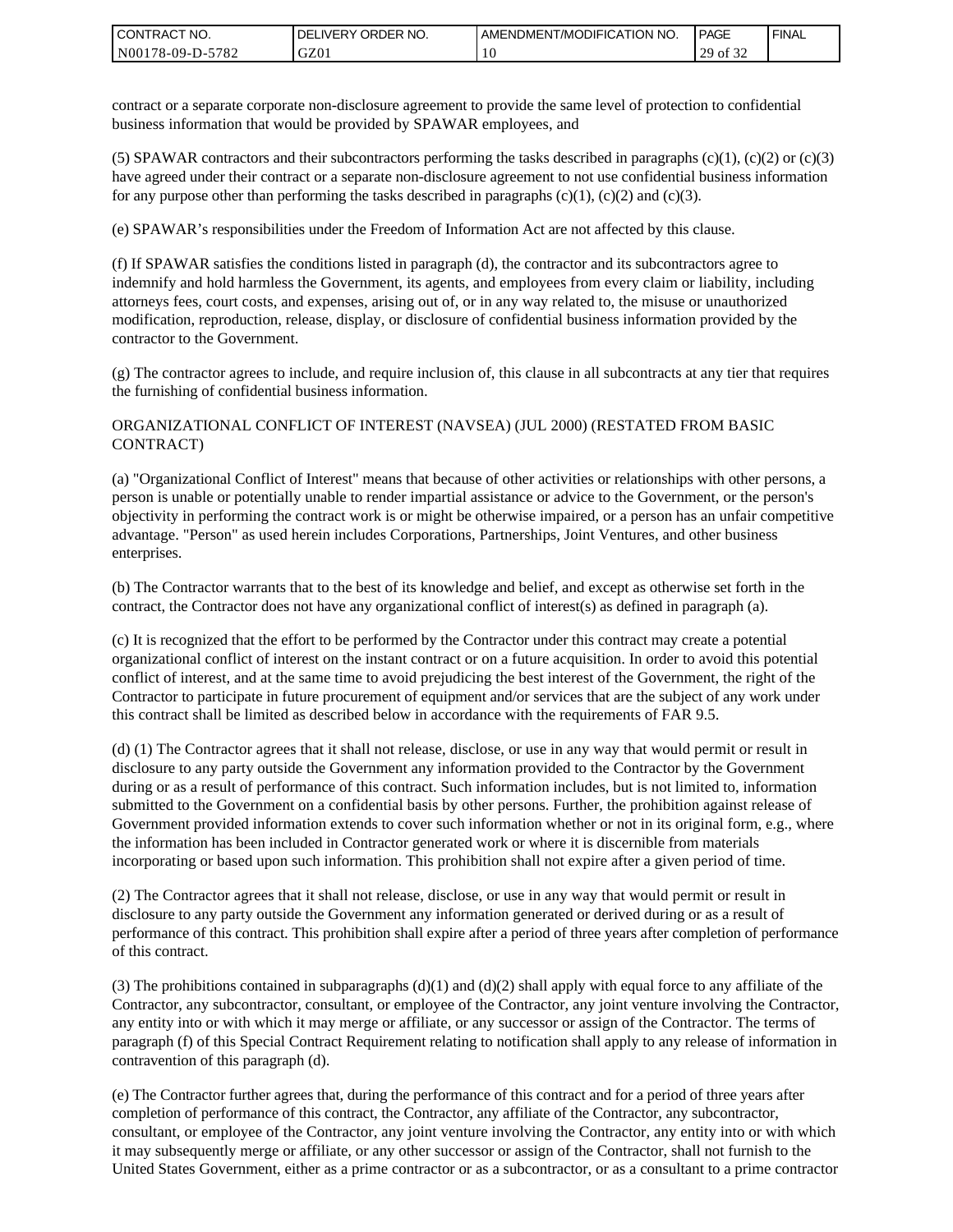| l CON <sup>-</sup><br>'TRACT NO. | ORDER<br>NO.<br>.IVERY<br>DELI | AMENDMENT/MODIFICATION NO. | <b>PAGE</b>                         | ' FINAL |
|----------------------------------|--------------------------------|----------------------------|-------------------------------------|---------|
| N00178-09-D-5<br>5782            | GZ01                           | . U                        | 0.22<br>$\Omega$<br>ΟĪ<br>3U<br>ے ر |         |

or subcontractor, any system, component or services which is the subject of the work to be performed under this contract. This exclusion does not apply to any recompetition for those systems, components or services furnished pursuant to this contract. As provided in FAR 9.505-2, if the Government procures the system, component, or services on the basis of work statements growing out of the effort performed under this contract, from a source other than the contractor, subcontractor, affiliate, or assign of either, during the course of performance of this contract or before the three year period following completion of this contract has lapsed, the Contractor may, with the authorization of the SeaPort/Task Order Contracting Officer, participate in a subsequent procurement for the same system, component, or service. In other words, the Contractor may be authorized to compete for procurement(s) for systems, components or services subsequent to an intervening procurement.

(f) The Contractor agrees that, if after award, it discovers an actual or potential organizational conflict of interest, it shall make immediate and full disclosure in writing to the SeaPort/Task Order Contracting Officer. The notification shall include a description of the actual or potential organizational conflict of interest, a description of the action which the Contractor has taken or proposes to take to avoid, mitigate, or neutralize the conflict, and any other relevant information that would assist the SeaPort/Task Order Contracting Officer in making a determination on this matter. Notwithstanding this notification, the Government may terminate the contract/Task Orders for the convenience of the Government if determined to be in the best interest of the Government.

(g) Notwithstanding paragraph (f) above, if the Contractor was aware, or should have been aware, of an organizational conflict of interest prior to the award of this contract or becomes, or should become, aware of an organizational conflict of interest after award of this contract and does not make an immediate and full disclosure in writing to the SeaPort/Task Order Contracting Officer, the Government may terminate this contract/task orders for default.

(h) If the Contractor takes any action prohibited by this requirement or fails to take action required by this requirement, the Government may terminate this contract for default.

(i) The SeaPort/Task Order's Contracting Officer's decision as to the existence or nonexistence of an actual or potential organizational conflict of interest shall be final.

(j) Nothing in this requirement is intended to prohibit or preclude the Contractor from marketing or selling to the United States Government its product lines in existence on the effective date of this contract; nor, shall this requirement preclude the Contractor from participating in any research and development or delivering any design development model or prototype of any such equipment. Additionally, sale of catalog or standard commercial items are exempt from this requirement.

(k) The Contractor shall promptly notify the Contracting Officer, in writing, if it has been tasked to evaluate or advise the Government concerning its own products or activities or those of a competitor in order to ensure proper safeguards exist to guarantee objectivity and to protect the Government's interest.

(l) The Contractor shall include this requirement in subcontracts of any tier which involve access to information or situations/conditions covered by the preceding paragraphs, substituting "subcontractor" for "contractor" where appropriate.

(m) The rights and remedies described herein shall not be exclusive and are in addition to other rights and remedies provided by law or elsewhere included in the basic contract or this task order.

(n) Compliance with this requirement is a material requirement of the basic contract and this task order.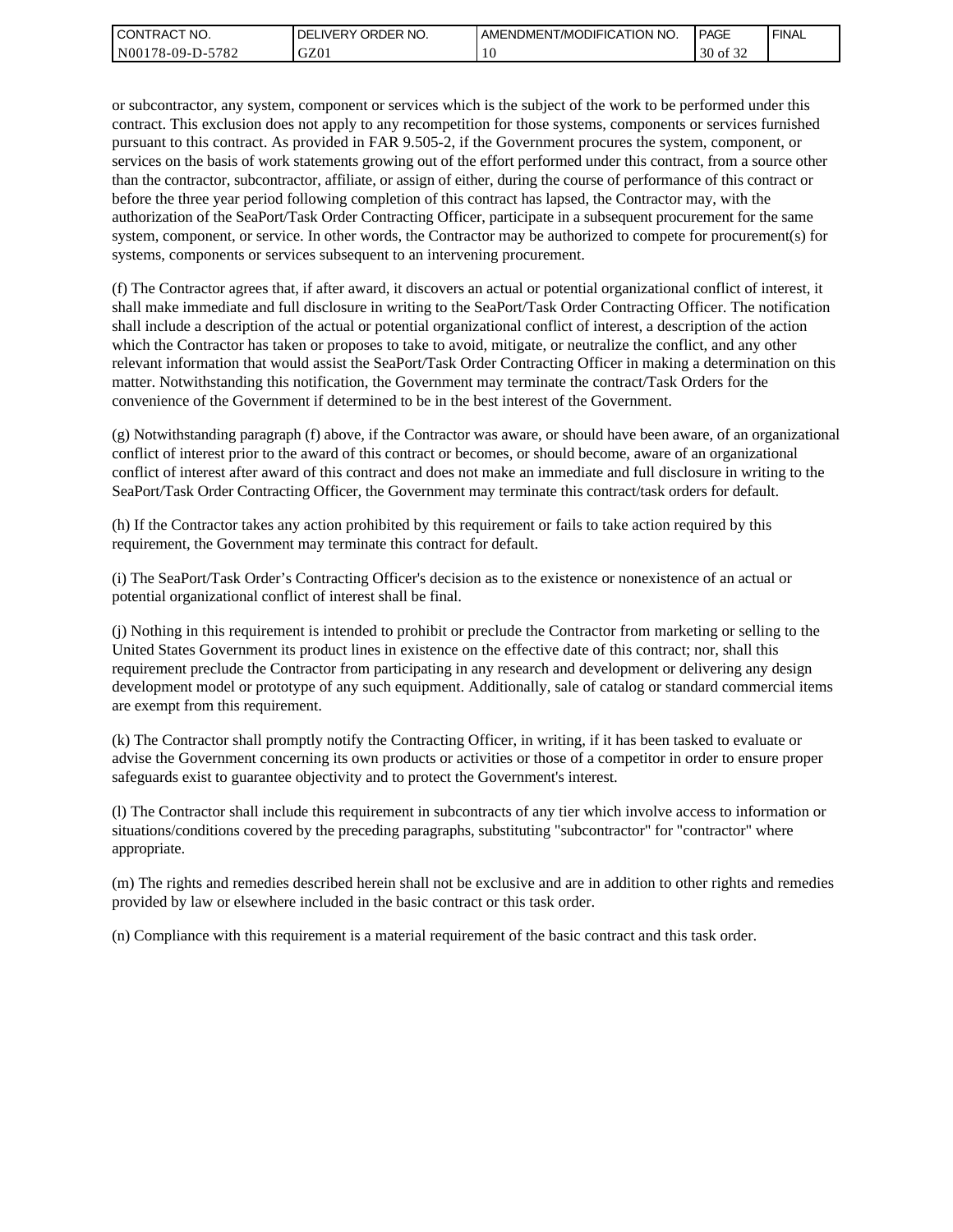| CONTRACT NO.     | ORDER <sup>'</sup><br>NO.<br><b>DELIVERY</b> | AMENDMENT/MODIFICATION NO. | PAGE            | <b>FINAL</b> |
|------------------|----------------------------------------------|----------------------------|-----------------|--------------|
| N00178-09-D-5782 | GZ01                                         | 1 U                        | 0Ī<br>51<br>ے ر |              |

# **SECTION I CONTRACT CLAUSES**

52.217-9 OPTION TO EXTEND THE TERM OF THE CONTRACT (MAR 2000)

(a) The Government may extend the term of this task order by written notice to the Contractor on or before the expiration of the task order; provided, that the Government gives the Contractor a preliminary written notice of its intent to extend at least 60 days before the task order expires. The preliminary notice does not commit the Government to an extension.

(b) If the Government exercises this option, the extended task order shall be considered to include this option clause.

(c) The total duration of this task order, including the exercise of any options under this clause, shall not exceed five years.

#### 52.219-14 LIMITATIONS OF SUBCONTRACTING (DEC 1996)

Authorized subcontractors:

Nortel Government Solutions, Inc

Mandex, Inc.

Planned Systems International, Inc.

Dependable global Solutions, Inc

Cyber Squared, Inc.